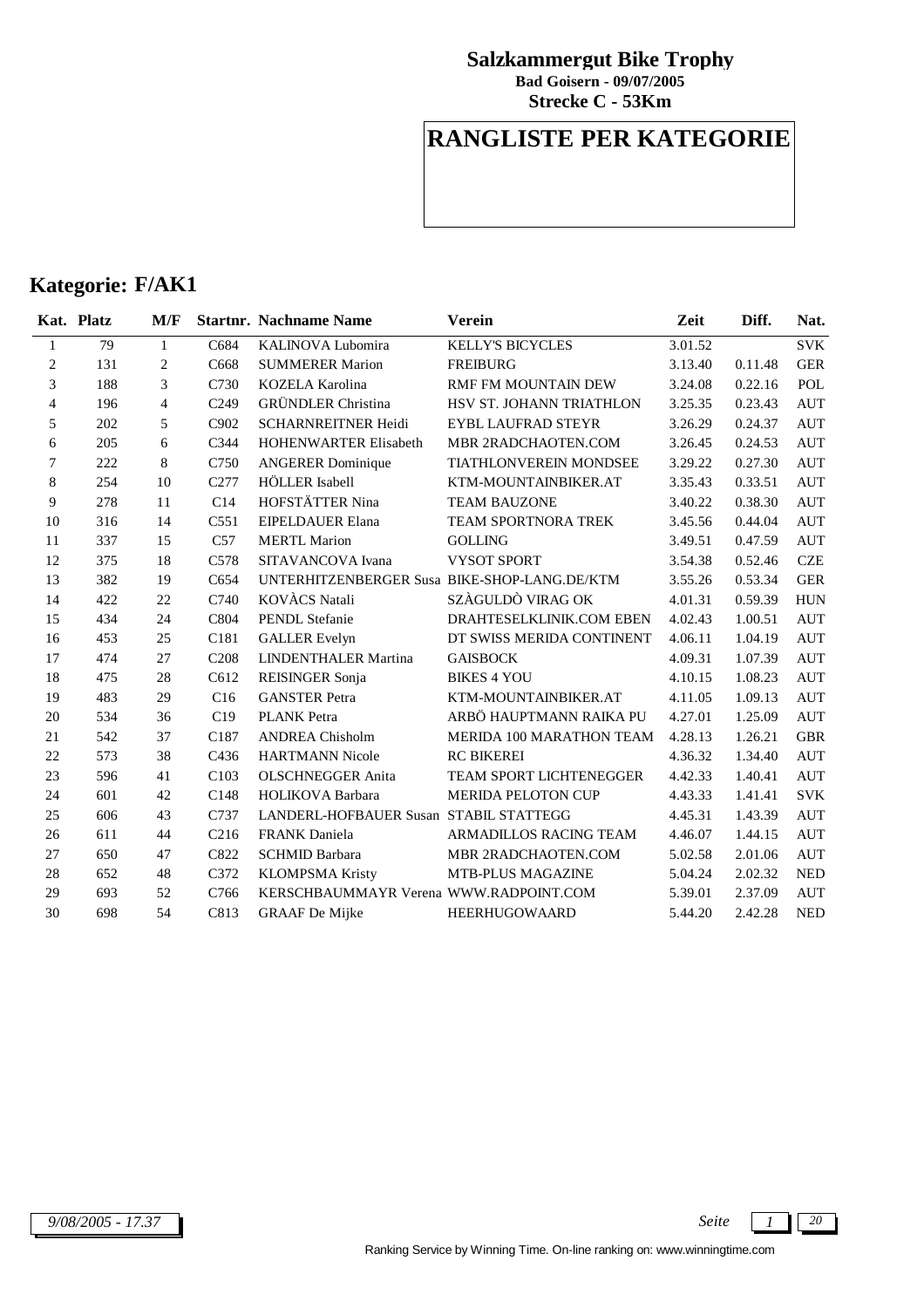**Strecke C - 53Km Bad Goisern - 09/07/2005**

## **RANGLISTE PER KATEGORIE**

|                | Kat. Platz | M/F    |                               | <b>Startnr. Nachname Name</b> | Verein                       | Zeit    | Diff.   | Nat.       |
|----------------|------------|--------|-------------------------------|-------------------------------|------------------------------|---------|---------|------------|
| 1              | 218        | $\tau$ | C12                           | <b>SCHWAB</b> Renate          | TEAM SPORT LICHTENEGGER      | 3.28.21 |         | <b>AUT</b> |
| $\overline{c}$ | 292        | 12     | C15                           | <b>GASPERL Olga Andrea</b>    | MOUNTAINBIKECLUB BAD MIT     | 3.43.01 | 0.14.40 | <b>AUT</b> |
| 3              | 307        | 13     | C18                           | <b>POTOCNIK Hermine</b>       | <b>RADSPORT JANGER</b>       | 3.44.54 | 0.16.33 | <b>AUT</b> |
| $\overline{4}$ | 362        | 16     | C <sub>608</sub>              | <b>THORWARTL</b> Irene        | WWW.4SPORTS.AT               | 3.53.21 | 0.25.00 | <b>AUT</b> |
| 5              | 374        | 17     | C663                          | <b>MIKSCHE</b> Astrid         | DRAHTESELKLINIK.COM EBEN     | 3.54.31 | 0.26.10 | <b>AUT</b> |
| 6              | 399        | 20     | C830                          | <b>DARGEL Nicole</b>          |                              | 3.57.39 | 0.29.18 | <b>GER</b> |
| 7              | 471        | 26     | C <sub>2</sub> 8 <sub>2</sub> | <b>KASTNER</b> Michaela       | KTM-MOUNTAINBIKER.AT         | 4.08.52 | 0.40.31 | <b>AUT</b> |
| 8              | 484        | 30     | C865                          | <b>LEITNER Marion</b>         | WWW.4SPORTS.AT               | 4.11.05 | 0.42.44 | <b>AUT</b> |
| 9              | 516        | 31     | C <sub>459</sub>              | <b>ZIMANYI</b> Astrid         | <b>RC-GRASSINGER LAMBACH</b> | 4.19.48 | 0.51.27 | <b>AUT</b> |
| 10             | 517        | 32     | C786                          | <b>KOLLER Krisztina</b>       | <b>BUDAPEST</b>              | 4.20.18 | 0.51.57 | <b>HUN</b> |
| 11             | 524        | 33     | C <sub>287</sub>              | <b>HEIDECKER Silvia</b>       | <b>LAAKIRCHEN</b>            | 4.23.23 | 0.55.02 | <b>AUT</b> |
| 12             | 580        | 39     | C <sub>691</sub>              | <b>WACLAWEK Monika</b>        | KTM-MOUNTAINBIKER.AT         | 4.39.00 | 1.10.39 | <b>AUT</b> |
| 13             | 594        | 40     | C <sub>900</sub>              | <b>ANZENGRUBER Daniela</b>    | TVN STADL-PAURA              | 4.41.55 | 1.13.34 | <b>AUT</b> |
| 14             | 630        | 45     | C322                          | LENZ Karin                    | MBR 2RADCHAOTEN.COM          | 4.51.48 | 1.23.27 | <b>AUT</b> |
| 15             | 640        | 46     | C771                          | <b>SPERGER Bettina</b>        | TEAM SPORT NORA TREK         | 4.55.38 | 1.27.17 | <b>AUT</b> |
| 16             | 661        | 49     | C885                          | GEMEINBÖCK Karin              | <b>WIEN</b>                  | 5.07.05 | 1.38.44 | AUT        |
| 17             | 692        | 51     | C <sub>621</sub>              | <b>KERSCHBAUMMAYR Doris</b>   | WWW.RADPOINT.COM             | 5.39.01 | 2.10.40 | <b>AUT</b> |
| 18             | 697        | 53     | C <sub>255</sub>              | <b>CILENTI Pavlina</b>        | <b>KEIN STRESS</b>           | 5.42.00 | 2.13.39 | <b>CZE</b> |
| 19             | 704        | 55     | C67                           | <b>LANDLINGER Ruth</b>        | <b>WIEN</b>                  | 6.05.56 | 2.37.35 | <b>AUT</b> |
| 20             | 713        | 58     | C <sub>450</sub>              | <b>HUBER Ulrike</b>           | <b>RC SCHNECKE</b>           | 6.29.41 | 3.01.20 | <b>AUT</b> |
| 21             | 719        | 60     | C <sub>126</sub>              | <b>WILBERS Else</b>           | TEAM BIKE SHOP DIEST         | 6.59.28 | 3.31.07 | <b>BEL</b> |
| 22             | 720        | 61     | C <sub>568</sub>              | HENDRICKX Anja                | <b>TEAM BIKE SHOP DIEST</b>  | 6.59.28 | 3.31.07 | <b>BEL</b> |

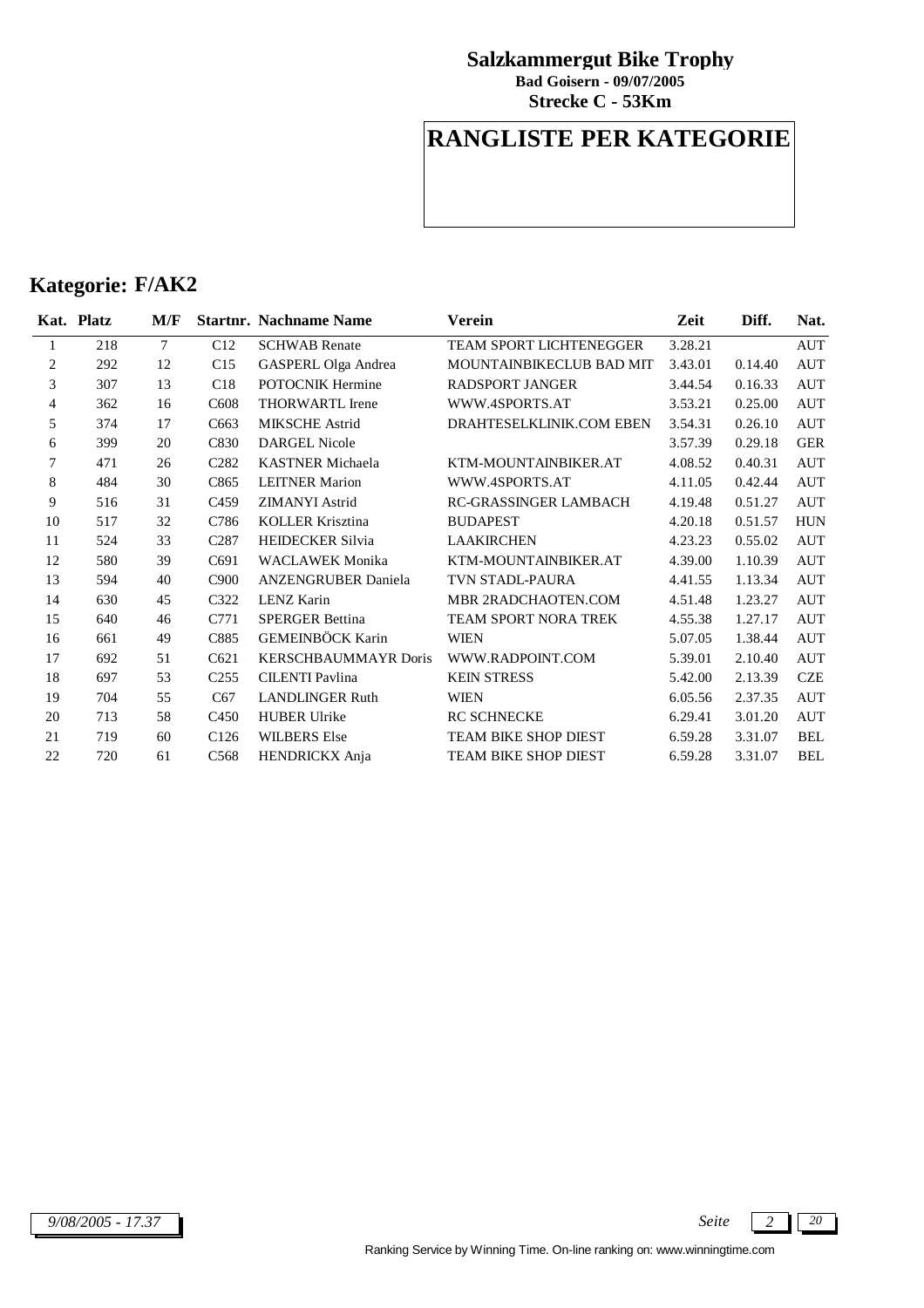**Strecke C - 53Km Bad Goisern - 09/07/2005**

## **RANGLISTE PER KATEGORIE**

|   | Kat. Platz | M/F |                  | <b>Startnr. Nachname Name</b> | Verein                      | Zeit    | Diff.   | Nat.       |
|---|------------|-----|------------------|-------------------------------|-----------------------------|---------|---------|------------|
|   | 231        | 9   | C <sub>139</sub> | <b>SULZER Helga</b>           | BIKE-TEAM-KAISER            | 3.30.45 |         | <b>AUT</b> |
| 2 | 421        | 21  | C13              | <b>DASCHNER Karin</b>         | <b>TEAM SPORTNORA</b>       | 4.01.29 | 0.30.44 | <b>AUT</b> |
|   | 423        | 23  | C <sub>145</sub> | <b>BODNAR Katalin</b>         | <b>BIKES 4 YOU</b>          | 4.01.57 | 0.31.12 | AUT        |
| 4 | 527        | 34  | C215             | OZLBERGER Rosemarie           | <b>GMUNDEN</b>              | 4.23.44 | 0.52.59 | AUT        |
|   | 662        | 50  | C <sub>192</sub> | <b>HÖLLER</b> Brigitte        | <b>EBENSEE</b>              | 5.10.24 | 1.39.39 | <b>AUT</b> |
| 6 | 718        | 59  | C <sub>127</sub> | CAMPS Annik                   | <b>TEAM BIKE SHOP DIEST</b> | 6.59.28 | 3.28.43 | BEL        |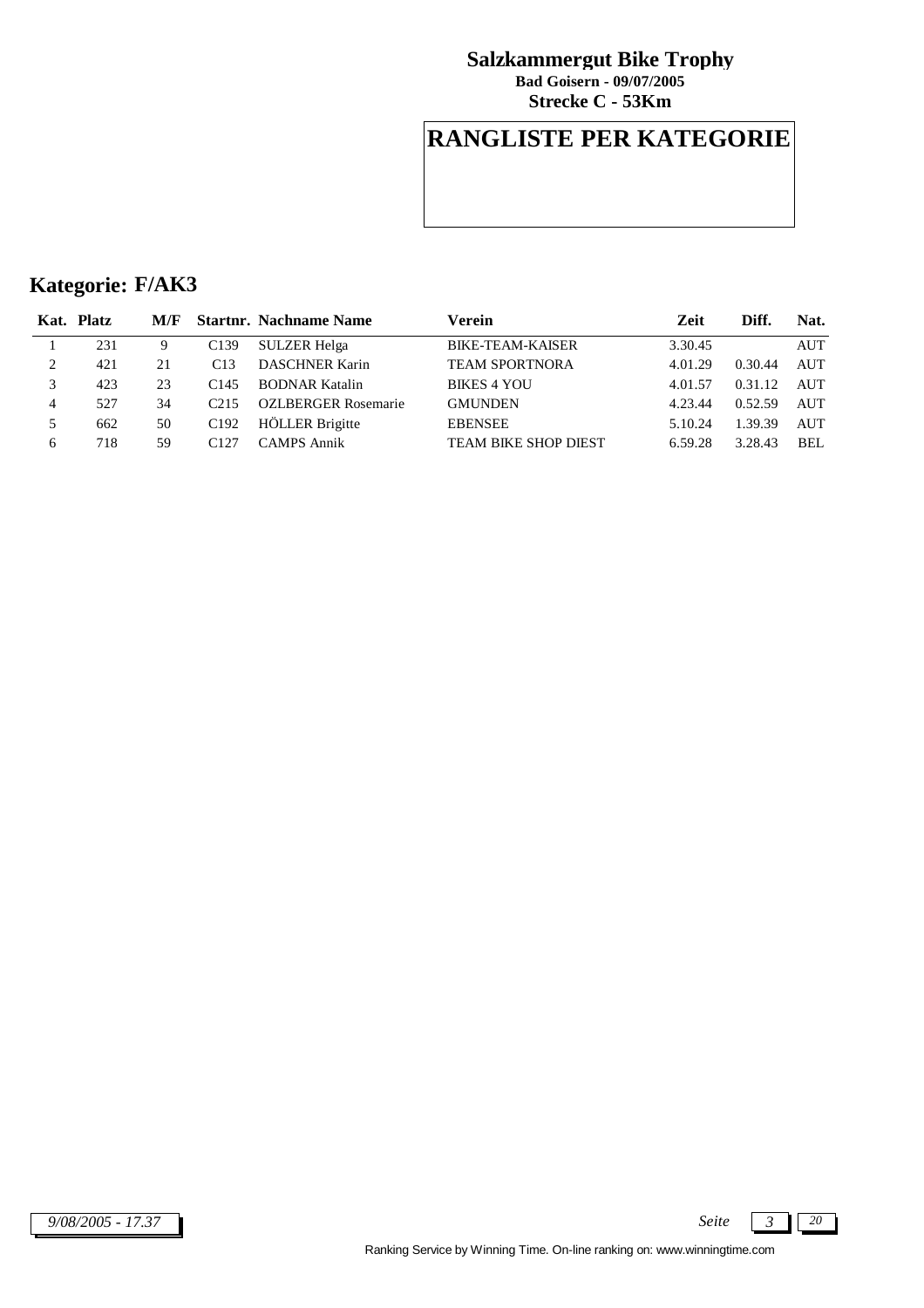**Strecke C - 53Km Bad Goisern - 09/07/2005**

# **RANGLISTE PER KATEGORIE**

| Kat. | <b>Platz</b> | M/F |      | <b>Startnr. Nachname Name</b> | Verein                   | Zeit    | Diff    | Nat.       |
|------|--------------|-----|------|-------------------------------|--------------------------|---------|---------|------------|
|      | 705          | 56  | ි695 | REPCIKOVÁ Drahoslava          | MERIDA PELOTON CUP       | 6.06.36 |         | <b>SVK</b> |
|      | 709          |     | 3662 | WIEDEN Maria                  | DRAHTESELKLINIK.COM EBEN | 6.15.53 | 0.09.17 | <b>AUT</b> |

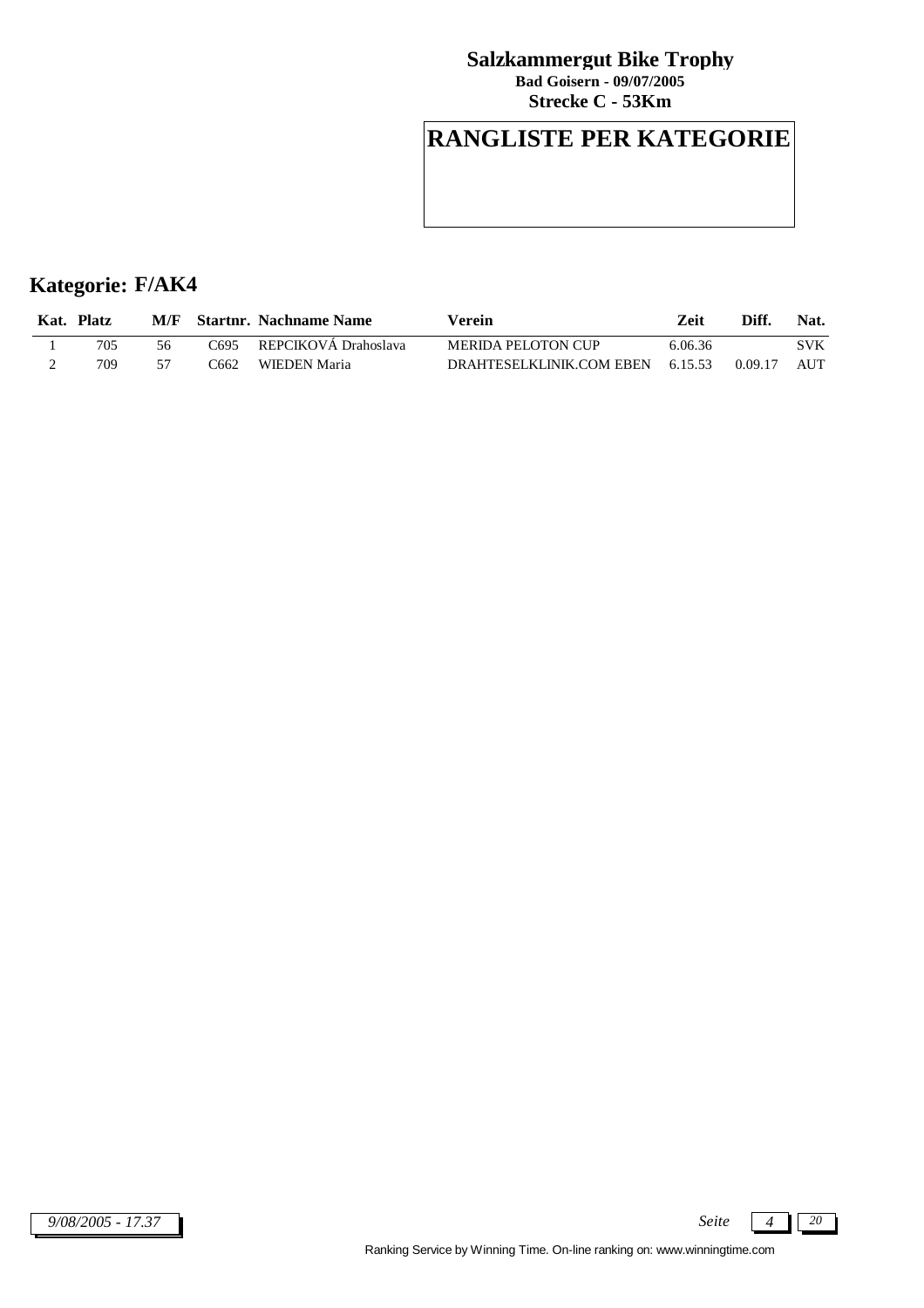**Strecke C - 53Km Bad Goisern - 09/07/2005**

# **RANGLISTE PER KATEGORIE**

## **Kategorie: F/JUN**

| Kat. | <b>Platz</b> |            | M/F Startnr. Nachname Name | Verein          | Zeit    | Diff. | Nat. |
|------|--------------|------------|----------------------------|-----------------|---------|-------|------|
|      | 530          | $\sim$ 601 | PUTZ Anna                  | WSV BAD GOISERN | 4.24.15 |       | AUT  |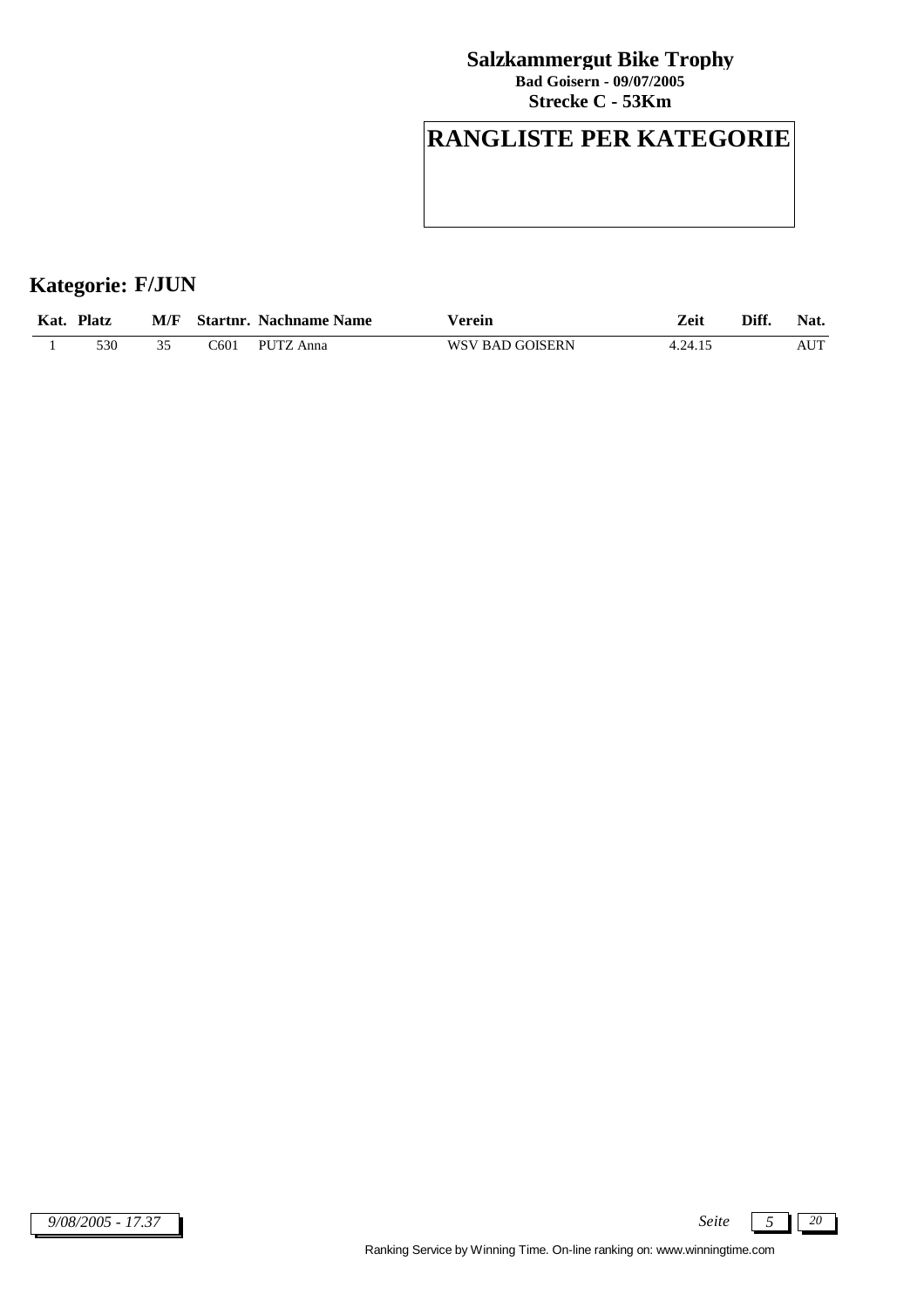**Strecke C - 53Km Bad Goisern - 09/07/2005**

## **RANGLISTE PER KATEGORIE**

## **Kategorie: M/AK1**

|                          | Kat. Platz     | M/F            |                  | <b>Startnr. Nachname Name</b> | <b>Verein</b>                                  | Zeit    | Diff.   | Nat.       |
|--------------------------|----------------|----------------|------------------|-------------------------------|------------------------------------------------|---------|---------|------------|
| $\mathbf{1}$             | $\mathbf{1}$   | $\mathbf{1}$   | C702             |                               | KERSCHBAUMMAYR Markus ÖAMTC HRINKOW BIKES STEY | 2.26.41 |         | <b>AUT</b> |
| $\overline{2}$           | 3              | 3              | C168             | <b>FORMICKI Piotr</b>         | <b>CYKLOSPORT</b>                              | 2.30.09 | 0.03.28 | POL        |
| 3                        | $\overline{4}$ | $\overline{4}$ | C689             | <b>BURGSTEINER Gerald</b>     | KTM-MOUNTAINBIKER.AT                           | 2.30.10 | 0.03.29 | <b>AUT</b> |
| $\overline{\mathcal{L}}$ | $\overline{9}$ | 9              | C745             | <b>MAYER Wolfgang</b>         | TEAM BAIER CORRATEC                            | 2.36.36 | 0.09.55 | <b>GER</b> |
| 5                        | 10             | 10             | C512             | <b>SCHWAB</b> Gernot          | SPORT SCHERZ / ATV IRDNING                     | 2.39.26 | 0.12.45 | <b>AUT</b> |
| 6                        | 11             | 11             | C9               | <b>KRENN Wolfgang</b>         | CORRATEC SPORT SCHERZ                          | 2.39.51 | 0.13.10 | <b>AUT</b> |
| 7                        | 15             | 15             | C <sub>4</sub>   | <b>KAMMERER Manuel</b>        | DT SWISS MERIDA CONTINENT                      | 2.40.15 | 0.13.34 | <b>AUT</b> |
| 8                        | 17             | 17             | C <sub>451</sub> | <b>HERZOG</b> Bernhard        | RC-ARBÖ-SPARKASSA-PERNITZ                      | 2.41.28 | 0.14.47 | <b>AUT</b> |
| 9                        | 18             | 18             | C844             | <b>KOGLER Alois</b>           | ASKÖ EYBL LAUFRAD STEYR                        | 2.42.01 | 0.15.20 | <b>AUT</b> |
| 10                       | 24             | 24             | C630             | <b>BRANDSTETTER Lukas</b>     | WWW.4SPORTS.AT                                 | 2.44.02 | 0.17.21 | <b>AUT</b> |
| 11                       | $26\,$         | 26             | C432             | NISTELBERGER Ralf             | RC ARBÖ SPARKASSE WEIZ                         | 2.44.55 | 0.18.14 | <b>AUT</b> |
| 12                       | 27             | 27             | C873             | <b>GATTERER Andreas</b>       | RC MTB ÖAMTC MÖLLBRÜCKE                        | 2.45.16 | 0.18.35 | <b>AUT</b> |
| 13                       | 31             | 31             | C768             | <b>BERGMANN Harald</b>        | TEAM CORRATEC 1                                | 2.48.11 | 0.21.30 | <b>AUT</b> |
| 14                       | 32             | 32             | C278             | <b>WESIAK</b> Dieter          | KTM-MOUNTAINBIKER.AT                           | 2.49.06 | 0.22.25 | <b>AUT</b> |
| 15                       | 33             | 33             | C <sub>258</sub> | <b>STVRTECKY Jaroslav</b>     | <b>KELLYS BICYCLES</b>                         | 2.49.39 | 0.22.58 | <b>SVK</b> |
| 16                       | 34             | 34             | C878             | FLECKL Robert                 | ARBÖ PILLERSEEBIKER                            | 2.50.04 | 0.23.23 | <b>AUT</b> |
| 17                       | 35             | 35             | C2               | PRZYBYLA Marcin               | <b>CYKLOSPORT</b>                              | 2.50.05 | 0.23.24 | POL        |
| 18                       | 40             | 40             | C351             | <b>MARTON</b> Attila          | MEDITECH SC                                    | 2.51.55 | 0.25.14 | <b>HUN</b> |
| 19                       | 41             | 41             | C <sub>3</sub>   | <b>GUTMENSCH Maximilian</b>   | RC DONAU FRITZI RACING                         | 2.52.11 | 0.25.30 | <b>AUT</b> |
| 20                       | 42             | 42             | C176             | <b>KALS</b> Thomas            | DRAHTESELKLINIK.COM EBEN                       | 2.52.12 | 0.25.31 | <b>AUT</b> |
| 21                       | 44             | 44             | C458             | KAMMERLANDER David            | TEAM CORRATEC 1                                | 2.52.55 | 0.26.14 | <b>AUT</b> |
| 22                       | 49             | 49             | C51              | <b>KREUZER Klaus</b>          | TEAM CORRATEC 1                                | 2.53.29 | 0.26.48 | <b>AUT</b> |
| 23                       | 50             | 50             | C438             | <b>EDER</b> Andreas           | <b>RC BOSCH</b>                                | 2.53.30 | 0.26.49 | <b>AUT</b> |
| 24                       | 59             | 59             | C690             | <b>BURGSTEINER Uwe</b>        | KTM-MOUNTAINBIKER.AT                           | 2.56.17 | 0.29.36 | <b>AUT</b> |
| 25                       | 60             | 60             | C448             | <b>KAMPER Hans-peter</b>      | RC-ARBÖ-SPARKASSA-PERNITZ                      | 2.56.44 | 0.30.03 | <b>AUT</b> |
| 26                       | 61             | 61             | C273             | <b>BAYER Karl</b>             | KTM-MOUNTAINBIKER.AT                           | 2.57.12 | 0.30.31 | <b>AUT</b> |
| 27                       | 62             | 62             | C353             | <b>DERFL Stanislav</b>        | <b>MELNIK</b>                                  | 2.57.43 | 0.31.02 | <b>CZE</b> |
| $28\,$                   | 63             | 63             | C21              | LOVRANICH Jürgen              | LOVI-MÜTTERCHEN RACING                         | 2.57.50 | 0.31.09 | <b>AUT</b> |
| 29                       | 65             | 65             | C420             | DE BETTIN Christian           | PROLIFE FITNESS UND HEALTH                     | 2.58.13 | 0.31.32 | <b>AUT</b> |
| 30                       | 72             | 72             | C631             | <b>BRANDSTETTER Daniel</b>    | WWW.4SPORTS.AT                                 | 2.58.56 | 0.32.15 | <b>AUT</b> |
| 31                       | 74             | 74             | C897             | HINTERSEER Stefan             | <b>MARTINS BIKE SHOP</b>                       | 2.59.36 | 0.32.55 | <b>AUT</b> |
| 32                       | 75             | 75             | C757             | <b>PILZ Claus</b>             | VFG SALZKAMMERGUT                              | 2.59.40 | 0.32.59 | <b>AUT</b> |
| 33                       | 76             | 76             | C616             | <b>BUDER Norbert</b>          | DRAHTESELKLINIK.COM EBEN                       | 3.00.03 | 0.33.22 | <b>AUT</b> |
| 34                       | 80             | 79             | C725             | <b>RUESCH Peter</b>           | RC SPARKASSE PERNITZ                           | 3.01.53 | 0.35.12 | <b>AUT</b> |
| 35                       | 82             | 81             | C869             | <b>VORWERK Ulrich</b>         | RC NEULENGBACH                                 | 3.01.54 | 0.35.13 | <b>AUT</b> |
| 36                       | 84             | 83             | C625             | <b>RESCH Florian</b>          | WWW.RADPOINT.COM                               | 3.02.13 | 0.35.32 | AUT        |
| 37                       | 90             | 89             | C <sub>141</sub> | <b>NEUBACHER Andreas</b>      | <b>BIKES 4 YOU</b>                             | 3.04.53 | 0.38.12 | AUT        |
| 38                       | 94             | 93             | C <sub>162</sub> | <b>IWAN Rafal</b>             | <b>CYKLOSPORT</b>                              | 3.05.51 | 0.39.10 | POL        |
| 39                       | 97             | 96             | C633             | LÖW Markus                    | TEAM NÖ HOBBY TROPHY                           | 3.05.56 | 0.39.15 | AUT        |
| 40                       | 98             | 97             | C620             | <b>GLANTSCHNIG Paul</b>       | WWW.MOUNTAINBEARS.AT                           | 3.06.01 | 0.39.20 | <b>AUT</b> |
| 41                       | 100            | 99             | C426             | MOLDASCHL Matthias            | RADSPORT MOLDASCHL                             | 3.07.14 | 0.40.33 | <b>AUT</b> |
| 42                       | 106            | 105            | C647             | <b>KLINSER Andreas</b>        | ASKÖ EYBL LAUFRAD STEYR                        | 3.08.55 | 0.42.14 | <b>AUT</b> |
| 43                       | 107            | 106            | C <sub>268</sub> | <b>LACKNER Hannes</b>         | KTM-MOUNTAINBIKER.AT                           | 3.09.13 | 0.42.32 | AUT        |
| 44                       | 109            | 108            | C <sub>229</sub> | <b>HOFER Thomas</b>           | GRAZ                                           | 3.09.38 | 0.42.57 | AUT        |

*9/08/2005 - 17.37 Seite 6 20*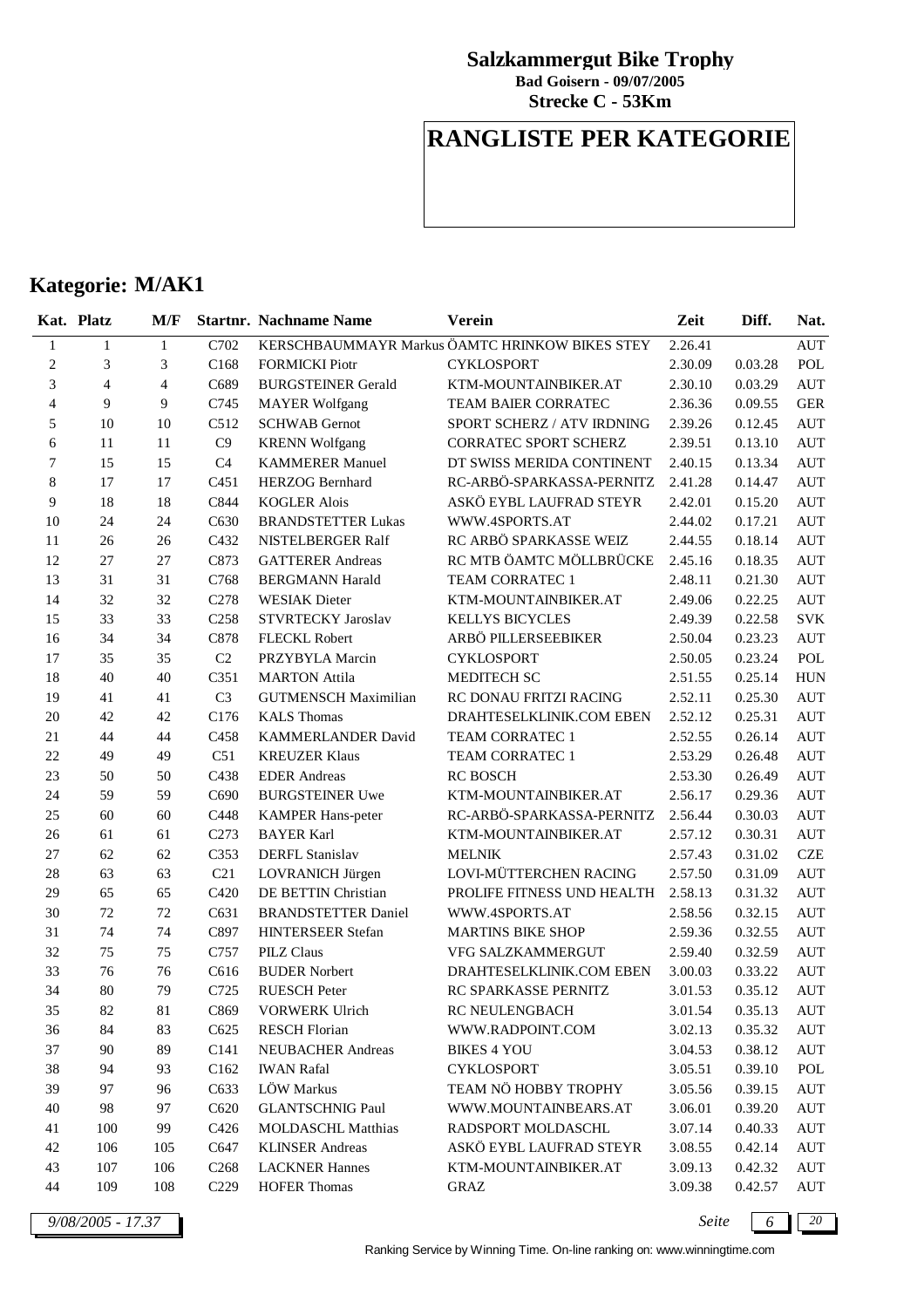| 45     | 112 | 111 | C <sub>560</sub> | <b>PLIEM Manuel</b>         | TURNER & BIKER            | 3.10.19 | 0.43.38 | AUT                |
|--------|-----|-----|------------------|-----------------------------|---------------------------|---------|---------|--------------------|
| 46     | 117 | 116 | C <sub>260</sub> | <b>TOMÀSEK Jiri</b>         | <b>KLADNO</b>             | 3.11.46 | 0.45.05 | <b>CZE</b>         |
| 47     | 120 | 119 | C54              | <b>MOSER</b> Stefan         | <b>HALLEIN</b>            | 3.12.05 | 0.45.24 | AUT                |
| 48     | 123 | 122 | C829             | GÖTZENDORFER Thomas         | WALDING                   | 3.13.00 | 0.46.19 | $\mathop{\rm AUT}$ |
| 49     | 132 | 130 | C714             | <b>ORTNER</b> Peter         | <b>PREGARTEN</b>          | 3.13.48 | 0.47.07 | AUT                |
| 50     | 135 | 133 | C824             | <b>EGGER Max</b>            | <b>BIKESTATION PFANDL</b> | 3.14.02 | 0.47.21 | AUT                |
| 51     | 141 | 139 | C479             | <b>KOEBERL Markus</b>       | SALINEN AUSTRIA AG        | 3.16.26 | 0.49.45 | AUT                |
| 52     | 145 | 143 | C892             | <b>WIMMER Martin</b>        | KTM LOFER HOHENWARTER     | 3.16.58 | 0.50.17 | <b>AUT</b>         |
| 53     | 146 | 144 | C898             | VITZTHUM Martin             | KTM-TEAM LOFER            | 3.16.58 | 0.50.17 | AUT                |
| 54     | 148 | 146 | C614             | <b>DRAGOVITS Lukas</b>      | VFG SALZKAMMERGUT         | 3.17.24 | 0.50.43 | AUT                |
| 55     | 149 | 147 | C177             | <b>WALLNER Markus</b>       | DRAHTESELKLINIK.COM EBEN  | 3.17.36 | 0.50.55 | AUT                |
| 56     | 150 | 148 | C615             | <b>WEINACHT Markus</b>      | DRAHTESELKLINIK.COM EBEN  | 3.17.37 | 0.50.56 | $\mathop{\rm AUT}$ |
| 57     | 154 | 152 | C849             | <b>SCHAUER Gerhard</b>      | STURM/FITLIKE             | 3.17.47 | 0.51.06 | AUT                |
| 58     | 157 | 155 | C853             | <b>WINTER Sebastian</b>     | WIEFARN WERBUNG RACING-T  | 3.18.09 | 0.51.28 | <b>GER</b>         |
| 59     | 159 | 157 | C552             | <b>MAIER</b> Gerhard        | TEAM SPORTNORA TREK       | 3.18.25 | 0.51.44 | AUT                |
| 60     | 160 | 158 | C611             | <b>BERGER-SCHAUER Georg</b> | WWW.BIKE-SPORT.AT         | 3.18.46 | 0.52.05 | AUT                |
| 61     | 164 | 162 | C868             | <b>WEINBACHER Michael</b>   | <b>BIKE TREFF STROBL</b>  | 3.20.07 | 0.53.26 | AUT                |
|        |     |     | C476             | <b>MITTENDORFER Thomas</b>  | SALINEN AUSTRIA AG        |         | 0.53.55 | <b>AUT</b>         |
| 62     | 165 | 163 | C414             | <b>SUCHANEK Jan</b>         | <b>PRAGUE</b>             | 3.20.36 |         | CZE                |
| 63     | 171 | 169 |                  | DÖRING Tobias               | MTB TEAM DÜNIB            | 3.21.06 | 0.54.25 |                    |
| 64     | 173 | 171 | C371             |                             |                           | 3.21.09 | 0.54.28 | <b>GER</b>         |
| 65     | 174 | 172 | C310             | PIRINGER Robert             | <b>MATTIGHOFEN</b>        | 3.21.11 | 0.54.30 | AUT                |
| 66     | 175 | 173 | C537             | <b>TRILLSAM Armin</b>       | <b>SV SCHALCHEN</b>       | 3.21.11 | 0.54.30 | $\mathop{\rm AUT}$ |
| 67     | 177 | 175 | C649             | <b>HOFER Lothar</b>         | <b>BAD AUSSEE</b>         | 3.22.51 | 0.56.10 | AUT                |
| 68     | 189 | 186 | C710             | <b>HUBER Georg</b>          | POWER BIKE TEAM WINDHAA   | 3.24.08 | 0.57.27 | AUT                |
| 69     | 191 | 188 | C791             | <b>KÖBERL Franz</b>         | <b>GRUNDLSEE</b>          | 3.24.42 | 0.58.01 | AUT                |
| 70     | 193 | 190 | C523             | <b>ECKMAIR</b> Georg        | <b>STEINERKIRCHEN</b>     | 3.25.06 | 0.58.25 | AUT                |
| 71     | 195 | 192 | C736             | <b>DIETRICH Anton</b>       | STABIL STATTEGG           | 3.25.33 | 0.58.52 | AUT                |
| 72     | 204 | 199 | C80              | <b>RIEF</b> Andreas         | MBR 2RADCHAOTEN.COM       | 3.26.45 | 1.00.04 | <b>AUT</b>         |
| 73     | 208 | 202 | C908             | <b>MAIR Clemens</b>         | NEUMARKT AM WALLERSEE     | 3.27.26 | 1.00.45 | AUT                |
| 74     | 211 | 205 | C622             | <b>GRUBER Valentin</b>      | WWW.RADPOINT.COM          | 3.27.39 | 1.00.58 | AUT                |
| 75     | 214 | 208 | C893             | <b>LOHFEYER Anton</b>       | <b>LOFER</b>              | 3.27.59 | 1.01.18 | AUT                |
| 76     | 216 | 210 | C728             | <b>TERTING Manfred</b>      | RCS GAT KEMPTEN           | 3.28.09 | 1.01.28 | <b>GER</b>         |
| 77     | 219 | 212 | C827             | <b>LEITNER Clemens</b>      | WWW.4SPORTS.AT            | 3.28.30 | 1.01.49 | AUT                |
| 78     | 220 | 213 | C802             | <b>KUBECEK Martin</b>       | <b>BROUMOV-OLIVETIN</b>   | 3.28.50 | 1.02.09 | <b>CZE</b>         |
| 79     | 225 | 217 | C735             | FÜREDER Markus              | SK VÖEST                  | 3.29.46 | 1.03.05 | AUT                |
| 80     | 229 | 221 | C474             | <b>GRILL Christoph</b>      | SALINEN AUSTRIA AG        | 3.30.10 | 1.03.29 | <b>AUT</b>         |
| 81     | 230 | 222 | C495             | <b>MANGARD</b> Stefan       | <b>SCARD</b>              | 3.30.29 | 1.03.48 | AUT                |
| 82     | 232 | 223 | C72              | <b>BERGMÜLLER</b> Peter     | ANNABERG IM LAMMERTAL     | 3.30.50 | 1.04.09 | AUT                |
| 83     | 236 | 227 | C497             | POPP Thomas                 | <b>SCARD</b>              | 3.31.29 | 1.04.48 | AUT                |
| 84     | 237 | 228 | C <sub>224</sub> | <b>SCALET Jürgen</b>        | WWW.4SPORTS.AT            | 3.31.35 | 1.04.54 | AUT                |
| 85     | 239 | 230 | C357             | PECINA Jakub                | <b>MELNIK</b>             | 3.32.06 | 1.05.25 | <b>CZE</b>         |
| 86     | 240 | 231 | C <sub>45</sub>  | <b>PUCHINGER Florian</b>    | MTB OBERTRAUN             | 3.32.24 | 1.05.43 | AUT                |
| 87     | 243 | 234 | C795             | HITZELHAMMER Engelbert      | <b>LIETZ SPORT</b>        | 3.33.02 | 1.06.21 | AUT                |
| $88\,$ | 248 | 239 | C879             | FREIMUELLER Mathias         | <b>SCHARNSTEIN</b>        | 3.33.44 | 1.07.03 | AUT                |
| 89     | 250 | 241 | C526             | HILLINGRATHNER Günther      | STEINERKIRCHEN AN DER TRA | 3.33.53 | 1.07.12 | $\mathop{\rm AUT}$ |
| 90     | 255 | 245 | C814             | <b>STARK Bernhard</b>       | FAC MTB PUSAR FRIESACH    | 3.35.45 | 1.09.04 | AUT                |
| 91     | 257 | 247 | C <sub>286</sub> | <b>EISENSCHENK Richard</b>  | KTM-MOUNTAINBIKER.AT      | 3.36.11 | 1.09.30 | AUT                |
| 92     | 258 | 248 | C369             | <b>GOLL Bernhard</b>        | MTB ST.MARIEN             | 3.36.21 | 1.09.40 | AUT                |
| 93     | 259 | 249 | C669             | <b>KUNZ</b> Tobias          | <b>GABLENZ</b>            | 3.36.42 | 1.10.01 | <b>GER</b>         |
| 94     | 261 | 251 | C787             | <b>BACHLER Christian</b>    | MBR2RADCHAOTEN.COM        | 3.37.01 | 1.10.20 | AUT                |
| 95     | 263 | 253 | C558             | HILLINGRATHNER Thomas       | TT-STEINERKIRCHEN AN DER  | 3.37.38 | 1.10.57 | AUT                |
| 96     | 265 | 255 | C124             | <b>KASERER Christoph</b>    | <b>BIKE CLUB PINZGAU</b>  | 3.37.38 | 1.10.57 | AUT                |
| 97     | 269 | 259 | C624             | <b>JUNGWIRTH Andreas</b>    | WWW.RADPOINT.COM          | 3.37.56 | 1.11.15 | AUT                |
| 98     | 271 | 261 | C427             | <b>SCHMID Matthias</b>      | <b>RADSPORT PFISTER</b>   | 3.38.34 | 1.11.53 | <b>GER</b>         |
| 99     | 275 | 265 | C682             | <b>OITZINGER Herbert</b>    | HÜTTENECKALM              | 3.39.19 | 1.12.38 | $\mathop{\rm AUT}$ |
| 100    | 281 | 270 | C397             | PTACEK Jan                  | PAKLI SPORT KLUB          | 3.41.39 | 1.14.58 | <b>CZE</b>         |
| 101    | 286 | 275 | C348             | PENZ Manuel                 | MBR 2RADCHAOTEN.COM       | 3.42.29 | 1.15.48 | AUT                |
| 102    | 298 | 286 | C <sub>299</sub> | FUCHS Michael               | LINZ/DONAU                | 3.43.49 | 1.17.08 | AUT                |
| 103    | 299 | 287 | C676             | CMARADA Juraj               | HESO-COM TRNAVA           | 3.43.56 | 1.17.15 | <b>SVK</b>         |
|        |     |     |                  |                             |                           |         |         |                    |

*9/08/2005 - 17.37 Seite 7 20*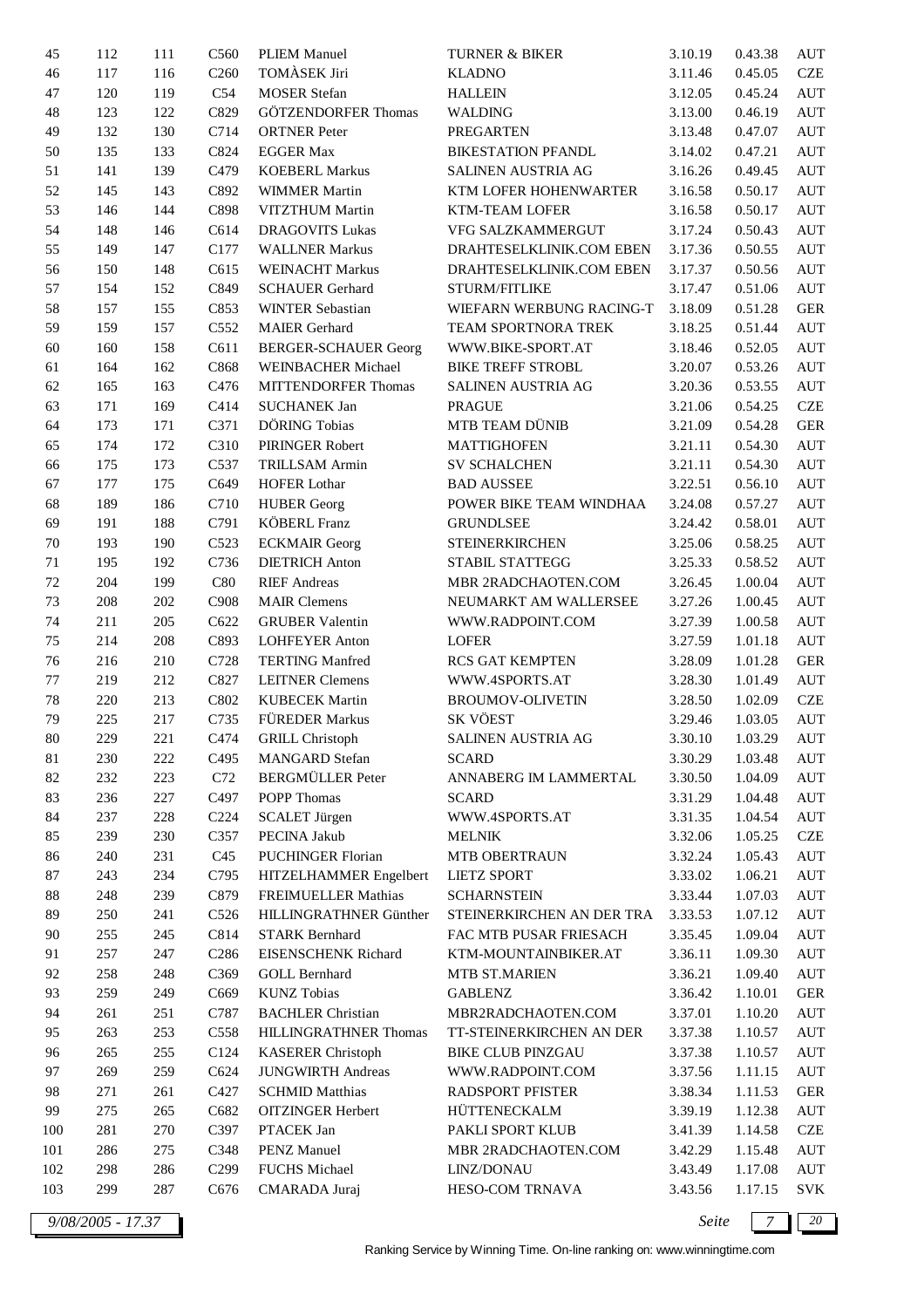| 104     | 302 | 290 | C341              | <b>GUMPINGER Andreas</b>    | MBR 2RADCHAOTEN.COM           | 3.44.21 | 1.17.40 | <b>AUT</b>         |
|---------|-----|-----|-------------------|-----------------------------|-------------------------------|---------|---------|--------------------|
| 105     | 308 | 295 | C807              | <b>WALLMANN Peter</b>       | <b>GOLLING</b>                | 3.45.20 | 1.18.39 | AUT                |
| 106     | 314 | 301 | C845              | <b>WIESHAIDER Leo</b>       | RC KKR FISCHLHAM              | 3.45.49 | 1.19.08 | AUT                |
| 107     | 320 | 306 | C312              | <b>JOCHAM Andreas</b>       | <b>MATTSEE</b>                | 3.46.27 | 1.19.46 | AUT                |
| 108     | 334 | 320 | C153              | <b>BRACHER Stefan</b>       | <b>BRRK</b>                   | 3.49.29 | 1.22.48 | AUT                |
| 109     | 336 | 322 | C355              | <b>RUDY</b> Tomas           | <b>MELNIK</b>                 | 3.49.41 | 1.23.00 | CZE                |
| 110     | 340 | 325 | C346              | <b>HABLASCH Thomas</b>      | MBR 2RADCHAOTEN.COM           | 3.50.33 | 1.23.52 | <b>AUT</b>         |
| 111     | 347 | 332 | C228              | <b>SAURUG Wolfgang</b>      | <b>GRAZ</b>                   | 3.51.20 | 1.24.39 | AUT                |
| 112     | 348 | 333 | C470              | <b>RUBY</b> Daniel          | RUBYS MACHINE TEAM FEAT.      | 3.51.34 | 1.24.53 | AUT                |
| 113     | 352 | 337 | C492              | LUGSTEIN Herbert            | <b>SALZBURG</b>               | 3.52.13 | 1.25.32 | AUT                |
| 114     | 355 | 340 | C <sub>200</sub>  | PUCHEGGER Peter             | FIT FOR KIG                   | 3.52.21 | 1.25.40 | AUT                |
| 115     | 357 | 342 | C480              | <b>ENGL Horst</b>           | SALINEN AUSTRIA AG            | 3.52.28 | 1.25.47 | AUT                |
|         |     |     |                   |                             |                               |         |         | $CZE$              |
| 116     | 358 | 343 | C356              | <b>RAMPAS Lukas</b>         | <b>MELNIK</b>                 | 3.52.41 | 1.26.00 |                    |
| $117\,$ | 361 | 346 | C792              | <b>SZYMON Pioro</b>         | <b>CYKLOSPORT</b>             | 3.52.59 | 1.26.18 |                    |
| 118     | 363 | 347 | C39               | ZELLER Valentin             | VFG SALZKAMMERGUT             | 3.53.21 | 1.26.40 | AUT                |
| 119     | 366 | 350 | C <sub>2</sub> 12 | <b>WEICKL Stefan</b>        | <b>GAISBOCK</b>               | 3.53.47 | 1.27.06 | AUT                |
| 120     | 367 | 351 | C121              | <b>AIGNER Martin</b>        | <b>BIERFRÄSN</b>              | 3.53.59 | 1.27.18 | AUT                |
| 121     | 386 | 367 | C94               | <b>KAIN Rudi</b>            | HÜTTENECKALM                  | 3.55.44 | 1.29.03 | AUT                |
| 122     | 396 | 377 | C531              | <b>SCHANER Wolfgang</b>     | SV ENTHOLZER PICHL            | 3.57.28 | 1.30.47 | <b>AUT</b>         |
| 123     | 398 | 379 | C97               | FETTINGER Thomas            | <b>BAD GOISERN</b>            | 3.57.37 | 1.30.56 | AUT                |
| 124     | 400 | 380 | C110              | <b>KRATKY</b> Peter         | <b>BAD ISCHL</b>              | 3.57.56 | 1.31.15 | <b>AUT</b>         |
| 125     | 401 | 381 | C525              | <b>BLAIMSCHEIN Benedikt</b> | STEINERKIRCHEN AN DER TRA     | 3.58.06 | 1.31.25 | $\mathop{\rm AUT}$ |
| 126     | 404 | 384 | C62               | <b>HEISZL Martin</b>        |                               | 3.58.46 | 1.32.05 | AUT                |
| 127     | 406 | 386 | C478              | <b>STRAUSS Roland</b>       | SALINEN AUSTRIA AG            | 3.58.54 | 1.32.13 | AUT                |
| 128     | 412 | 392 | C402              | <b>BURGSTEINER Roman</b>    | PFARRKIRCHEN                  | 3.59.33 | 1.32.52 | AUT                |
| 129     | 420 | 400 | C524              | WEITZHOFER Jakob            | <b>STEINERKIRCHEN</b>         | 4.01.11 | 1.34.30 | AUT                |
| 130     | 429 | 406 | C <sub>245</sub>  | <b>SCHMIDT Thomas</b>       | <b>HOCHSTADT</b>              | 4.02.14 | 1.35.33 | ${\tt GER}$        |
| 131     | 431 | 408 | C385              | <b>BAUER</b> Michael        | ÖAMTC RMC BAD GROßPERTH       | 4.02.19 | 1.35.38 | AUT                |
| 132     | 433 | 410 | C821              | <b>MATUSEK</b> David        | <b>IBM ACCOUNTING</b>         | 4.02.26 | 1.35.45 | <b>HUN</b>         |
| 133     | 436 | 412 | C <sub>269</sub>  | <b>GSCHWANDTNER Harald</b>  | KTM-MOUNTAINBIKER.AT          | 4.02.55 | 1.36.14 | AUT                |
| 134     | 438 | 414 | C <sub>405</sub>  | <b>KASL Zdenek</b>          | <b>PILSEN</b>                 | 4.03.02 | 1.36.21 | $CZE$              |
| 135     | 445 | 421 | C63               | <b>KRAFT</b> Peter          | <b>SONTHOFEN</b>              | 4.04.33 | 1.37.52 | <b>GER</b>         |
| 136     | 448 | 424 | C788              | GAMSJÄGER Stefan            | <b>BAD GOISERN</b>            | 4.04.47 | 1.38.06 | AUT                |
| 137     | 456 | 431 | C734              | <b>REWITZER Rainer</b>      | <b>SCHWANENSTADT</b>          | 4.06.42 | 1.40.01 | AUT                |
| 138     | 458 | 433 | C <sub>204</sub>  | <b>GLATZ Markus</b>         | <b>GABRIEL KONSTRUKTIONEN</b> | 4.06.53 | 1.40.12 | AUT                |
| 139     | 462 | 437 | C <sub>652</sub>  | <b>SCHOTT Martin</b>        | <b>BAD ISCHL</b>              | 4.07.05 | 1.40.24 | AUT                |
| 140     | 464 | 439 | C <sub>467</sub>  | <b>GEHLERT</b> Stefan       | RSV SEHMATAL E.V.             | 4.07.16 | 1.40.35 | <b>GER</b>         |
|         |     |     |                   |                             | BIKE ZONE GÖDÖLLÖ             |         |         | <b>HUN</b>         |
| 141     | 477 | 449 | C <sub>131</sub>  | <b>MAYER</b> Gabor          |                               | 4.10.50 | 1.44.09 |                    |
| 142     | 479 | 451 | C132              | RIGO Zsolt                  | <b>BIKE ZONE GÖDÖLLÖ</b>      | 4.10.53 | 1.44.12 | <b>HUN</b>         |
| 143     | 480 | 452 | C803              | <b>ZDENEK Kucera</b>        |                               | 4.10.54 | 1.44.13 | <b>CZE</b>         |
| 144     | 485 | 455 | C505              | <b>STEC Rasty</b>           | MERIDA PELOTON CUP            | 4.11.22 | 1.44.41 | <b>SVK</b>         |
| 145     | 486 | 456 | C398              | KORBELY Tamás               | PÁPA                          | 4.11.26 | 1.44.45 | ${\rm HUN}$        |
| 146     | 488 | 458 | C468              | ORGIS Jan                   | RSV SEHMATAL EV               | 4.12.00 | 1.45.19 | <b>GER</b>         |
| 147     | 490 | 460 | C518              | SCHÖLMBERGER Mario          | <b>ST. MARIEN</b>             | 4.12.14 | 1.45.33 | <b>AUT</b>         |
| 148     | 493 | 463 | C657              | FARKAS Dániel               | <b>BUDAPEST</b>               | 4.13.09 | 1.46.28 | ${\rm HUN}$        |
| 149     | 498 | 468 | C500              | RATH Rolf Gerhard           | SCHENKER & CO AG 1            | 4.15.10 | 1.48.29 | <b>AUT</b>         |
| 150     | 504 | 474 | C481              | HÖLLWERTH Alexander         | SALINEN AUSTRIA AG            | 4.16.59 | 1.50.18 | $\mathop{\rm AUT}$ |
| 151     | 506 | 476 | C345              | SANDRISSER Uwe              | MBR 2RADCHAOTEN.COM           | 4.17.19 | 1.50.38 | <b>AUT</b>         |
| 152     | 514 | 484 | C <sub>409</sub>  | STURTZEL Florian            | PIRATES VIENNA                | 4.19.37 | 1.52.56 | AUT                |
| 153     | 518 | 486 | C673              | <b>STEINER Michael</b>      | <b>HALBGAS</b>                | 4.20.51 | 1.54.10 | <b>AUT</b>         |
| 154     | 519 | 487 | C883              | <b>BURGER Thomas</b>        | ${\rm LINZ}$                  | 4.21.42 | 1.55.01 | <b>AUT</b>         |
| 155     | 520 | 488 | C388              | <b>BOGNÁR László</b>        | OROSZLÁNY                     | 4.21.56 | 1.55.15 | ${\rm HUN}$        |
| 156     | 529 | 495 | C493              | <b>FISCHER Wolfgang</b>     | SALZBURG-GNIGL                | 4.23.45 | 1.57.04 | $\mathop{\rm AUT}$ |
| 157     | 541 | 505 | C188              | <b>KENDRICK Justin</b>      | MERIDA 100 MARATHON TEAM      | 4.28.13 | 2.01.32 | GBR                |
| 158     | 545 | 508 | C87               | ZUREK Jirí                  | <b>AUTHOR ?ELA MARATHON</b>   | 4.28.48 | 2.02.07 | <b>CZE</b>         |
| 159     | 546 | 509 | C65               | SCHARTMÜLLER Martin         | LINZ                          | 4.29.06 | 2.02.25 | AUT                |
| 160     | 555 | 518 | C626              | <b>SALLETMAYER Matthias</b> | WWW.RADPOINT.COM              | 4.31.49 | 2.05.08 | AUT                |
| 161     | 556 | 519 | C <sub>251</sub>  | ELÖD Illés                  | HUNGARY BÜTTNER KSC.          | 4.31.59 | 2.05.18 | <b>HUN</b>         |
| 162     | 560 | 523 | C810              | <b>VINS Martin</b>          | <b>TRUBIN</b>                 | 4.32.44 | 2.06.03 | <b>CZE</b>         |
|         |     |     |                   |                             |                               |         |         |                    |

*9/08/2005 - 17.37 Seite 8 20*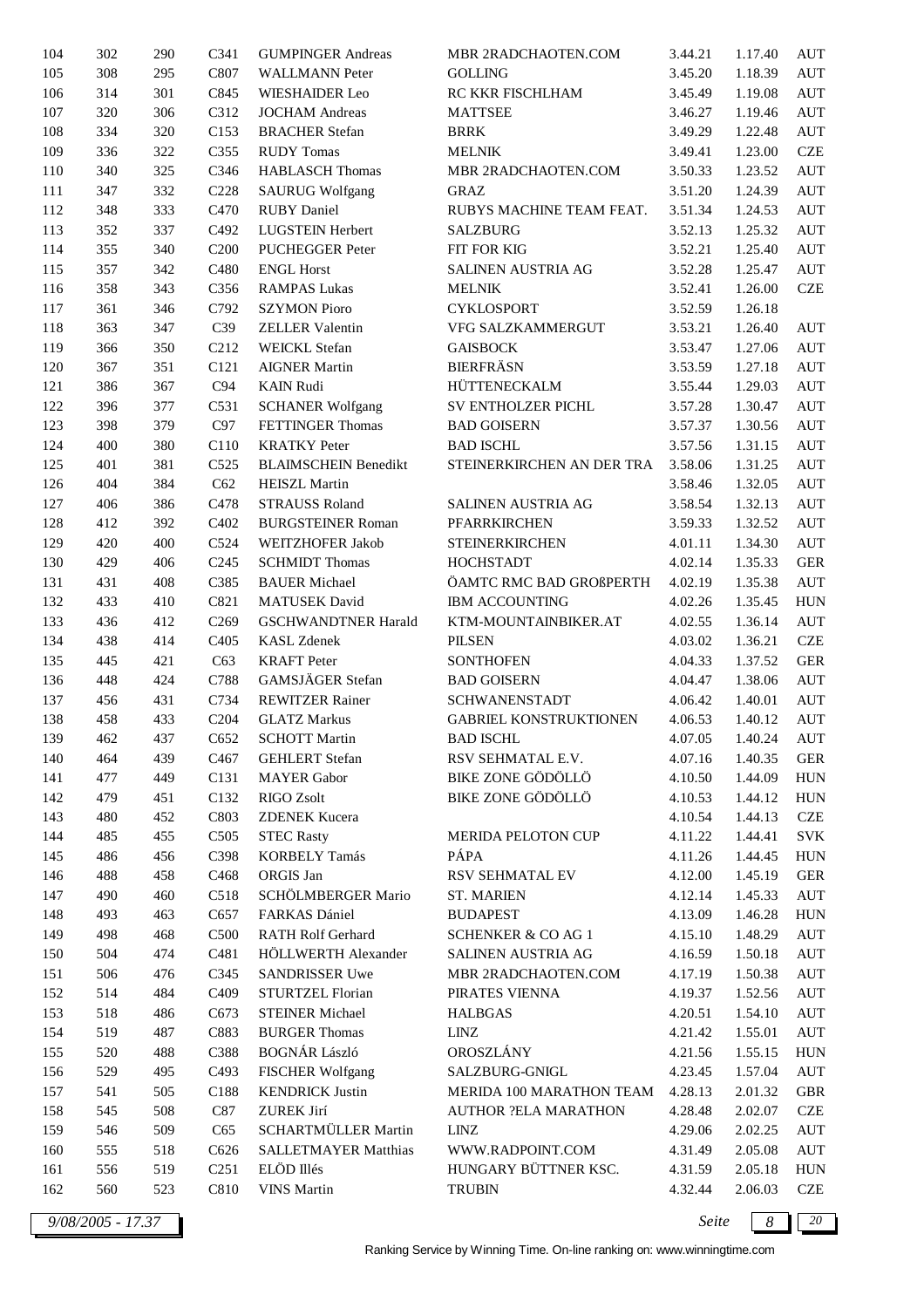| 163 | 561 | 524 | C812             | <b>DIETZE Marc Mark</b>       | <b>RSV SEHMATAL EV</b>    | 4.33.55 | 2.07.14 | <b>GER</b> |
|-----|-----|-----|------------------|-------------------------------|---------------------------|---------|---------|------------|
| 164 | 563 | 526 | C683             | <b>RAMSER Christian</b>       | <b>IMPULS</b>             | 4.34.14 | 2.07.33 | <b>GER</b> |
| 165 | 581 | 542 | C52              | <b>EDER</b> Christian         | <b>PFARRWERFEN</b>        | 4.39.22 | 2.12.41 | <b>AUT</b> |
| 166 | 582 | 543 | C53              | <b>GLATZ Thomas</b>           | <b>WIEN</b>               | 4.39.27 | 2.12.46 | <b>AUT</b> |
| 167 | 585 | 546 | C507             | <b>STREDNAK Martin</b>        | <b>MERIDA PELOTON CUP</b> | 4.40.03 | 2.13.22 | <b>SVK</b> |
| 168 | 586 | 547 | C640             | <b>DWORZANSKI</b> Michal      | <b>WARZAWA</b>            | 4.40.06 | 2.13.25 | POL        |
| 169 | 587 | 548 | C891             | <b>PUTZER Mario</b>           | <b>KTM TEAM LOFER</b>     | 4.40.18 | 2.13.37 | <b>AUT</b> |
| 170 | 589 | 550 | C <sub>150</sub> | <b>BABJAK Michal</b>          | <b>MERIDA PELOTON CUP</b> | 4.40.31 | 2.13.50 | <b>SVK</b> |
| 171 | 592 | 553 | C50              | <b>SAURUG Kurt Herbert</b>    | <b>FELDBACH</b>           | 4.41.23 | 2.14.42 | <b>AUT</b> |
| 172 | 599 | 558 | C77              | <b>GRABNER Gabriel</b>        | ARMADILLOS RACING TEAM    | 4.42.52 | 2.16.11 | <b>AUT</b> |
| 173 | 605 | 563 | C343             | <b>SCHIPFLINGER Christian</b> | MBR 2RADCHAOTEN.COM       | 4.45.28 | 2.18.47 | <b>AUT</b> |
| 174 | 612 | 568 | C648             | <b>BERGER Florian</b>         | <b>ATTERSEE</b>           | 4.46.18 | 2.19.37 | <b>AUT</b> |
| 175 | 615 | 571 | C304             | <b>LAHMER Wolfgang</b>        | <b>LOVI-RACING</b>        | 4.47.08 | 2.20.27 | <b>AUT</b> |
| 176 | 617 | 573 | C318             | <b>SONNLEITNER Sebastian</b>  | MBR 2RADCHAOTEN.COM       | 4.47.49 | 2.21.08 | <b>GER</b> |
| 177 | 625 | 581 | C832             | <b>SUNKLER Gerhard</b>        | <b>BAD ISCHL</b>          | 4.49.26 | 2.22.45 | <b>AUT</b> |
| 178 | 628 | 584 | C692             | <b>GRUBER Rene</b>            | <b>LINZ</b>               | 4.51.25 | 2.24.44 | <b>AUT</b> |
| 179 | 635 | 590 | C656             | <b>LECHNER</b> Siegfried      | BIKET HEBUGLES MTB CLUB K | 4.53.06 | 2.26.25 | <b>AUT</b> |
| 180 | 638 | 593 | C716             | <b>MANDUCH Robert</b>         | <b>MERIDA PELOTON CUP</b> | 4.54.38 | 2.27.57 | <b>SVK</b> |
| 181 | 641 | 595 | C639             | <b>BALIUS Scott</b>           | IN THE DIRT               | 4.55.47 | 2.29.06 | <b>USA</b> |
| 182 | 644 | 598 | C808             | <b>AICHHORN Josef</b>         | <b>SALZBURG</b>           | 4.59.12 | 2.32.31 | <b>AUT</b> |
| 183 | 669 | 619 | C706             | <b>BROWN</b> Andrew           | MERIDA 100 MARATHON TEAM  | 5.15.03 | 2.48.22 | <b>GBR</b> |
| 184 | 671 | 621 | C809             | <b>ROUBAL Radek</b>           |                           | 5.16.18 | 2.49.37 | <b>CZE</b> |
| 185 | 679 | 629 | C705             | <b>FRANCIS Mark</b>           | MERIDA 100 MARATHON TEAM  | 5.24.56 | 2.58.15 | <b>GBR</b> |
| 186 | 681 | 631 | C120             | <b>BRÜMMER</b> Richard        | <b>BIERFRÄSN</b>          | 5.28.44 | 3.02.03 | <b>AUT</b> |
| 187 | 683 | 633 | C <sub>297</sub> | <b>GATTERMAYR Daniel</b>      | <b>LINZ</b>               | 5.29.16 | 3.02.35 | <b>AUT</b> |
| 188 | 684 | 634 | C485             | SIMBÜRGER Daniel              | SALINEN AUSTRIA AG        | 5.30.24 | 3.03.43 | <b>AUT</b> |
| 189 | 687 | 637 | C <sub>401</sub> | <b>EBERL</b> Christian        | PERYCIDER RACING TEAM     | 5.33.37 | 3.06.56 | <b>AUT</b> |
| 190 | 700 | 646 | C389             | <b>SUTA Janos</b>             | OROSZLÁNY                 | 5.47.36 | 3.20.55 | <b>HUN</b> |
| 191 | 701 | 647 | C368             | <b>COEN</b> Aarts             | MTB PLUS MAGAZINE         | 5.51.01 | 3.24.20 | <b>NED</b> |
| 192 | 702 | 648 | C641             | MIELNICZAK Jakub              | <b>WARZAWA</b>            | 5.55.27 | 3.28.46 | POL        |
| 193 | 721 | 660 | C391             | <b>KOMOR Lászlo</b>           | OROSZLÀNY                 | 8.49.33 | 6.22.52 | <b>HUN</b> |

Ranking Service by Winning Time. On-line ranking on: www.winningtime.com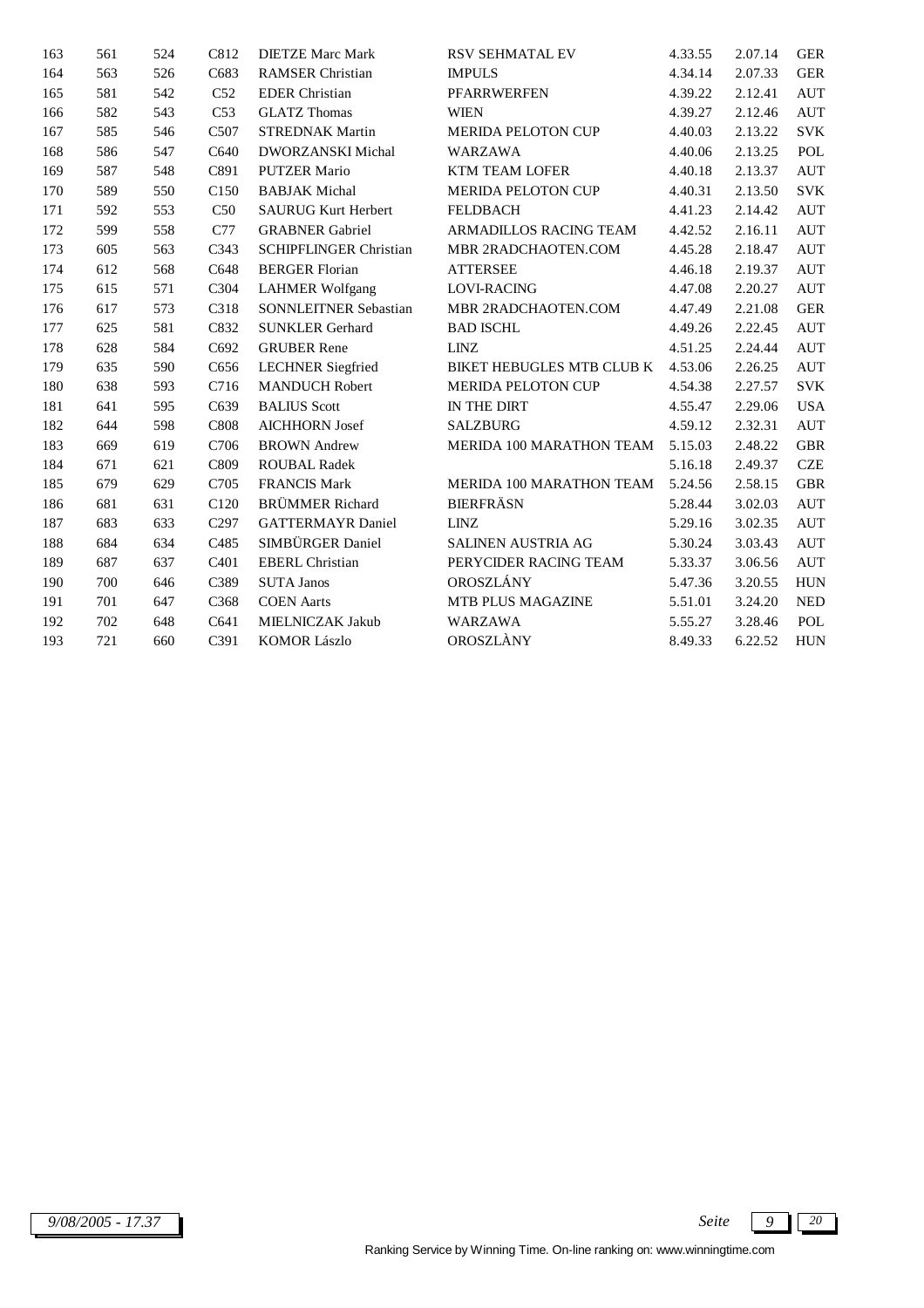**Strecke C - 53Km Bad Goisern - 09/07/2005**

## **RANGLISTE PER KATEGORIE**

## **Kategorie: M/AK2**

|                             | Kat. Platz     | M/F            |                   | <b>Startnr. Nachname Name</b> | Verein                     | Zeit    | Diff.   | Nat.                 |
|-----------------------------|----------------|----------------|-------------------|-------------------------------|----------------------------|---------|---------|----------------------|
| $\mathbf{1}$                | $\overline{c}$ | $\overline{2}$ | C769              | <b>SAGMEISTER Kurt</b>        | <b>BIKE-TEAM-KAISER</b>    | 2.27.41 |         | <b>AUT</b>           |
| $\boldsymbol{2}$            | 5              | 5              | C <sub>275</sub>  | <b>SCHMID Reinhard</b>        | KTM-MOUNTAINBIKER.AT       | 2.30.29 | 0.02.48 | AUT                  |
| $\ensuremath{\mathfrak{Z}}$ | 7              | $\tau$         | C628              | <b>BAUER</b> Manfred          | WWW.SPORT2000.AT           | 2.35.52 | 0.08.11 | <b>AUT</b>           |
| $\overline{4}$              | 12             | 12             | C <sub>34</sub>   | SCHRETTLINGER Joachim         | KTM-MOUNTAINBIKER.AT       | 2.40.08 | 0.12.27 | <b>AUT</b>           |
| 5                           | 13             | 13             | $\rm C8$          | HUNDEGGER Dietmar             | RC-ARBÖ-SPARKASSA-PERNITZ  | 2.40.08 | 0.12.27 | <b>AUT</b>           |
| 6                           | 19             | 19             | C839              | <b>BERGHOFER Karl</b>         | TSV-SPARKASSE KAPPLER HA   | 2.42.13 | 0.14.32 | AUT                  |
| 7                           | 20             | 20             | C632              | <b>GRUNDNER Adi</b>           | WWW.4SPORTS.AT             | 2.42.15 | 0.14.34 | $\mathop{\rm AUT}$   |
| $\,$ 8 $\,$                 | 23             | 23             | C174              | <b>ECKER</b> Alexander        | DRAHTESELKLINIK.COM EBEN   | 2.43.04 | 0.15.23 | <b>AUT</b>           |
| 9                           | 25             | 25             | C774              | PARR Wolfgang                 | RAD ANGERER.AT             | 2.44.36 | 0.16.55 | <b>AUT</b>           |
| 10                          | 28             | 28             | C719              | <b>LEITNER Franz</b>          | <b>PVN-2RAD HAIMLINGER</b> | 2.46.01 | 0.18.20 | $\mathop{\rm AUT}$   |
| 11                          | 29             | 29             | C10               | <b>WIMMER Andreas</b>         | DT SWISS MERIDA CONTINENT  | 2.46.53 | 0.19.12 | AUT                  |
| 12                          | 30             | 30             | C <sub>280</sub>  | MÜLLER Christian              | KTM-MOUNTAINBIKER.AT       | 2.46.54 | 0.19.13 | $\mathop{\rm AUT}$   |
| 13                          | 37             | 37             | C <sub>25</sub>   | <b>BRAUNREITER Herbert</b>    | WWW.4SPORTS.AT             | 2.50.59 | 0.23.18 | $\mathop{\rm AUT}$   |
| 14                          | 38             | 38             | C175              | PFEIFER Mario                 | DRAHTESELKLINIK.COM EBEN   | 2.51.00 | 0.23.19 | <b>AUT</b>           |
| 15                          | 45             | 45             | C516              | <b>STIEGLER Manfred</b>       | SPORTUNION MTB-TEAM CYCL   | 2.53.24 | 0.25.43 | <b>AUT</b>           |
| 16                          | 46             | 46             | C37               | <b>VESELY Tomas</b>           | <b>JIRI TEAM OSTRAVA</b>   | 2.53.25 | 0.25.44 | <b>CZE</b>           |
| 17                          | 48             | 48             | C419              | <b>KEFER Helmut</b>           | PRO LIFE BAD ISCHL         | 2.53.28 | 0.25.47 | $\mathop{\rm AUT}$   |
| 18                          | 51             | 51             | C446              | ZÖRWEG Gerhard                | RC MITTERBERG-ZÖRWEG-MO    | 2.54.01 | 0.26.20 | <b>AUT</b>           |
| 19                          | 52             | 52             | C840              | <b>STEINER Reinhold</b>       | TEAM CORRATEC 1            | 2.54.20 | 0.26.39 | <b>AUT</b>           |
| 20                          | 56             | 56             | C425              | HOHENGASSER Thomas            | RADSPORT KTM SAMPL         | 2.55.13 | 0.27.32 | $\mathop{\rm AUT}$   |
| 21                          | 58             | 58             | C602              | <b>KERN Markus</b>            | WWW.4SPORTS.AT             | 2.55.31 | 0.27.50 | <b>AUT</b>           |
| 22                          | 64             | 64             | C731              | HATTINGER Johann              | <b>SALZBURG</b>            | 2.58.04 | 0.30.23 | $\mathop{\rm AUT}$   |
| 23                          | 68             | 68             | C717              | <b>SCHIERL Alexander</b>      | PROLIFE FITNESS&HEALTH CL  | 2.58.37 | 0.30.56 | AUT                  |
| 24                          | 69             | 69             | C452              | HOLLAUS Gerhard               | RC-ARBÖ-SPARKASSA-PERNITZ  | 2.58.44 | 0.31.03 | AUT                  |
| 25                          | 73             | 73             | C850              | HUNDEGGER Manfred             | <b>SSC ROHR/GEB</b>        | 2.59.08 | 0.31.27 | $\mathop{\rm AUT}$   |
| 26                          | 83             | 82             | C534              | <b>ROGEN Martin</b>           | <b>SV SCHABS</b>           | 3.02.05 | 0.34.24 | <b>ITA</b>           |
| $27\,$                      | 85             | 84             | C536              | <b>KIRCHLER</b> Gerhard       | <b>SV SCHABS</b>           | 3.02.51 | 0.35.10 | <b>ITA</b>           |
| 28                          | 86             | 85             | C522              | <b>KARDEIS</b> Werner         | STEINBACH AM ATTERSEE      | 3.03.42 | 0.36.01 | <b>AUT</b>           |
| 29                          | 91             | 90             | C894              | <b>WIMMER Christian</b>       | KTM TEAM LOFER             | 3.05.29 | 0.37.48 | <b>AUT</b>           |
| 30                          | 95             | 94             | C778              | <b>SINGER Alexander</b>       | TSV HARTBERG               | 3.05.51 | 0.38.10 | <b>AUT</b>           |
| 31                          | 96             | 95             | C847              | FELDKIRCHNER Christoph        | <b>SSC ROHR IM GEBIRGE</b> | 3.05.53 | 0.38.12 | AUT                  |
| 32                          | 101            | 100            | C143              | <b>GRUNDNER</b> Günter        | <b>BIKES 4 YOU</b>         | 3.07.17 | 0.39.36 | AUT                  |
| 33                          | 103            | 102            | C848              | DEUTSCH Jochen                | <b>SSC ROHR IM GEBIRGE</b> | 3.07.43 | 0.40.02 | AUT                  |
| 34                          | 104            | 103            | C112              | <b>LEITNER Christian</b>      | <b>BAD MITTERNDORF</b>     | 3.08.09 | 0.40.28 | AUT                  |
| 35                          | 105            | 104            | C165              | <b>DOMOWICZ Jacek</b>         | <b>CYKLOSPORT</b>          | 3.08.34 | 0.40.53 | $\operatorname{POL}$ |
| 36                          | 108            | 107            | C <sub>184</sub>  | <b>WESSMAYER Thomas</b>       | DT SWISS MERIDA CONTINENT  | 3.09.18 | 0.41.37 | AUT                  |
| 37                          | 110            | 109            | C752              | <b>HOLZER Ewald</b>           | TSV SPARKASSE KAPPLER HAR  | 3.09.41 | 0.42.00 | AUT                  |
| 38                          | 118            | 117            | C <sub>6</sub> 03 | DOLEZAL Manfred               | WWW.4SPORTS.AT             | 3.11.48 | 0.44.07 | AUT                  |
| 39                          | 119            | 118            | C587              | <b>KRASSER Karl</b>           | <b>WIEN</b>                | 3.11.57 | 0.44.16 | AUT                  |
| 40                          | 121            | 120            | C790              | FRITZWENGER Hubert            | RSV TRAUNSTEIN             | 3.12.19 | 0.44.38 | <b>GER</b>           |
| 41                          | 122            | 121            | C881              | <b>WASENEGGER Cornelius</b>   | <b>THALGAU</b>             | 3.12.48 | 0.45.07 | AUT                  |
| 42                          | 124            | 123            | C <sub>288</sub>  | <b>BIALAS Markus</b>          | LAKTATEXPRESS.DE           | 3.13.06 | 0.45.25 | <b>GER</b>           |
| 43                          | 126            | 125            | C <sub>3</sub> 05 | LOVRANICH Gerhard             | LOVI-RACING/NINA-LILLY     | 3.13.10 | 0.45.29 | AUT                  |
| 44                          | 127            | 126            | C <sub>36</sub>   | <b>UMSCHADEN Kurt</b>         | RADSPORT JANGER            | 3.13.14 | 0.45.33 | AUT                  |

*9/08/2005 - 17.37 Seite 10 20*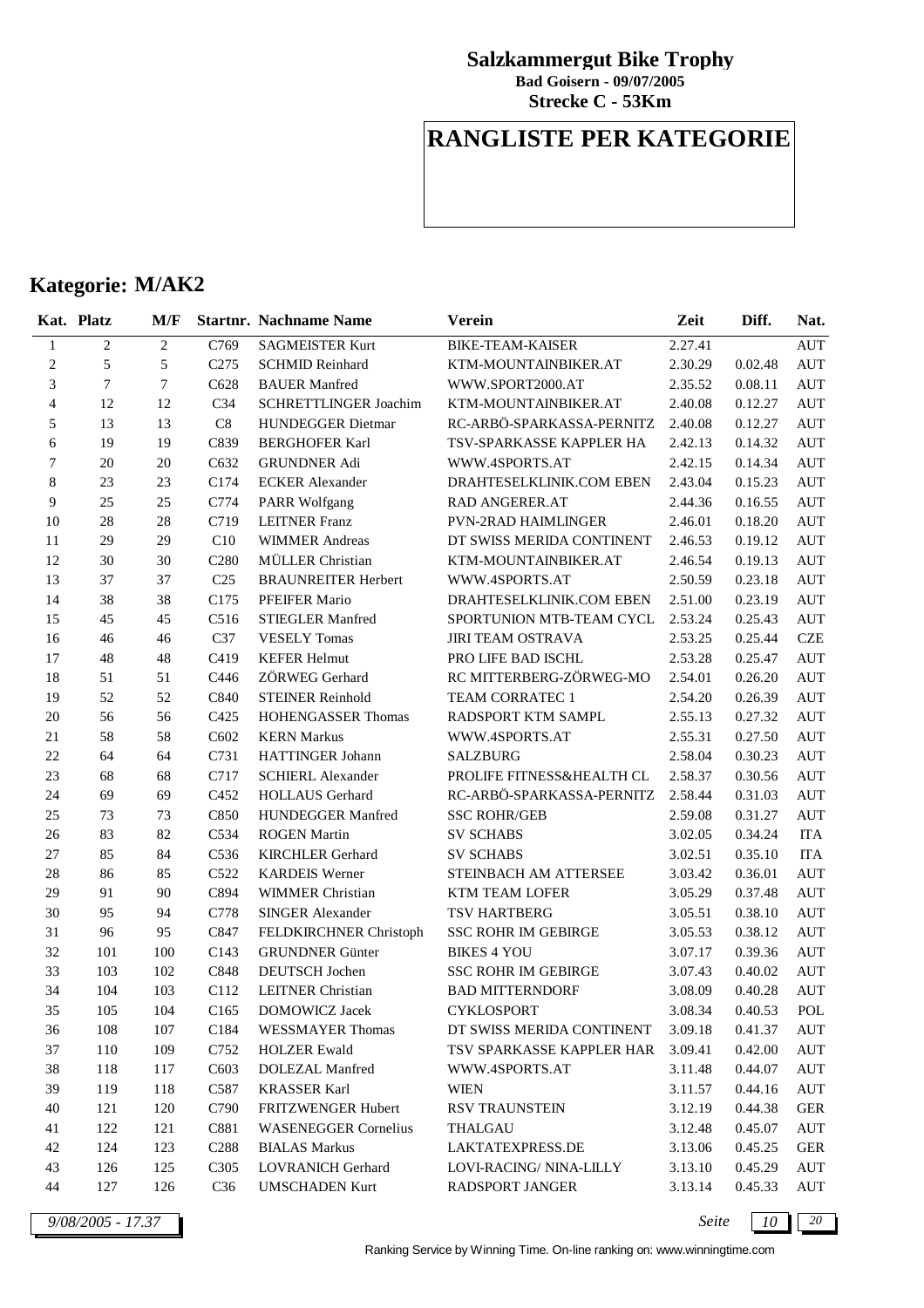| 45     | 128 | 127 | C535             | <b>OBERHUBER Konrad</b>               | <b>SV SCHABS</b>              | 3.13.31 | 0.45.50 | <b>ITA</b>         |
|--------|-----|-----|------------------|---------------------------------------|-------------------------------|---------|---------|--------------------|
| 46     | 129 | 128 | C147             | <b>WABNEGG Martin</b>                 | <b>BIKESTORE.CC</b>           | 3.13.31 | 0.45.50 | <b>AUT</b>         |
| 47     | 130 | 129 | C584             | <b>LEPKA</b> Petr                     | <b>WIEN</b>                   | 3.13.37 | 0.45.56 | <b>AUT</b>         |
| 48     | 133 | 131 | C681             | FISCHER Christian                     | HÜTTENECKALM                  | 3.13.51 | 0.46.10 | <b>AUT</b>         |
| 49     | 134 | 132 | C69              | <b>BRUCKBAUER Haimo</b>               | AAG BIKE TEAM ROMBERGER       | 3.13.53 | 0.46.12 | <b>AUT</b>         |
| 50     | 139 | 137 | C797             | WILFLINGSEDER Robert                  | <b>PERCHTOLDSDORF</b>         | 3.14.59 | 0.47.18 | <b>AUT</b>         |
| 51     | 140 | 138 | C142             | WINTERAUER Robert                     | <b>BIKES 4 YOU</b>            | 3.14.59 | 0.47.18 | <b>AUT</b>         |
| 52     | 142 | 140 | C618             | <b>LEV</b> Peter                      | WWW.GHOSTBIKERS.AT            | 3.16.34 | 0.48.53 | <b>AUT</b>         |
| 53     | 143 | 141 | C542             | <b>SANDTNER Berthold</b>              | TEAM 17                       | 3.16.42 | 0.49.01 | <b>AUT</b>         |
| 54     | 144 | 142 | C74              | <b>NECAS</b> Peter                    | ARBÖ MTB POLIZEI SV-WIEN      | 3.16.51 | 0.49.10 | <b>AUT</b>         |
| 55     | 151 | 149 | C393             | <b>VOJTEK</b> Stepan                  | <b>OSTRAVICE</b>              | 3.17.40 | 0.49.59 | <b>CZE</b>         |
| 56     | 152 | 150 | C <sub>248</sub> | <b>HUBNER Michael</b>                 | HOT! KOLLER GOSAU             | 3.17.43 | 0.50.02 | <b>AUT</b>         |
| 57     | 156 | 154 | C825             | <b>WATZINGER Hermann</b>              | <b>KTM EBENSEE</b>            | 3.17.56 | 0.50.15 | <b>AUT</b>         |
| 58     | 161 | 159 | C115             | REPOLUST Gerhard                      | BC STOAHUPFA LEIBNITZ         | 3.19.06 | 0.51.25 | <b>AUT</b>         |
| 59     | 162 | 160 | C527             | RIEDLBAUER Walter                     | <b>STEYREGG</b>               | 3.19.30 | 0.51.49 | <b>AUT</b>         |
|        |     |     |                  |                                       |                               |         |         |                    |
| 60     | 163 | 161 | C913             | PRIESCHING Andreas                    | URC SPK RENNER LANGENLOI      | 3.19.51 | 0.52.10 | <b>AUT</b>         |
| 61     | 166 | 164 | C440             | <b>SCHILCHER Herbert</b>              | RC DONAU FRITZI RACING        | 3.20.49 | 0.53.08 | <b>AUT</b>         |
| 62     | 169 | 167 | C433             | HINTRINGER Hans Jürgen                | RC BAD MÜHLLACKEN             | 3.20.50 | 0.53.09 | <b>AUT</b>         |
| 63     | 172 | 170 | C718             | <b>RAMSAUER Dominik</b>               | PROLIFE FITNESS&HEALTH CL     | 3.21.06 | 0.53.25 | <b>AUT</b>         |
| 64     | 179 | 177 | C114             | <b>SAMETZ Christian</b>               | BC STOAHUPFA LEIBNITZ         | 3.22.53 | 0.55.12 | <b>AUT</b>         |
| 65     | 181 | 179 | C870             | <b>MAXONUS</b> Engelbert              | <b>ARDNING</b>                | 3.23.15 | 0.55.34 | <b>AUT</b>         |
| 66     | 184 | 182 | C671             | <b>MEDGYES</b> Gabor                  | <b>GEAC</b>                   | 3.23.44 | 0.56.03 | <b>HUN</b>         |
| 67     | 190 | 187 | C909             | STÖCKL Gernot                         | RC DONAU FRITZI RACING        | 3.24.35 | 0.56.54 | <b>AUT</b>         |
| 68     | 192 | 189 | C117             | <b>HOFER Christian</b>                | BC STOAHUPFA LEIBNITZ         | 3.24.51 | 0.57.10 | <b>AUT</b>         |
| 69     | 194 | 191 | C574             | <b>LAISTER Hannes</b>                 | UTC HOHENEICH                 | 3.25.12 | 0.57.31 | <b>AUT</b>         |
| 70     | 198 | 194 | C859             | <b>KLINGER Markus</b>                 | TEAM RKS STEPPENWOLF          | 3.25.52 | 0.58.11 | <b>AUT</b>         |
| 71     | 199 | 195 | C609             | KERSCHBAUMSTEINER Mart WWW.4SPORTS.AT |                               | 3.26.14 | 0.58.33 | <b>AUT</b>         |
| 72     | 203 | 198 | C <sub>223</sub> | <b>KROIS</b> Helmut                   | <b>GRANIT BIKER KLEINZELL</b> | 3.26.38 | 0.58.57 | <b>AUT</b>         |
| 73     | 206 | 200 | C498             | <b>THALER Wolfgang</b>                | <b>SCHENKER &amp; CO AG 1</b> | 3.26.50 | 0.59.09 | <b>AUT</b>         |
| 74     | 207 | 201 | C613             | <b>EBNER Wolfgang</b>                 | WWW.BIKESTORE.CC              | 3.26.57 | 0.59.16 | <b>AUT</b>         |
| 75     | 217 | 211 | C431             | RUPPRECHT Andreas                     | RC ARBÖ SPARKASSE TERNITZ     | 3.28.16 | 1.00.35 | <b>AUT</b>         |
| 76     | 221 | 214 | C748             | <b>MARGOTTI Robert</b>                | TEAM SPORT LICHTENEGGER       | 3.29.18 | 1.01.37 | <b>AUT</b>         |
| 77     | 224 | 216 | C758             | <b>TRITSCHER Helmut</b>               | VFG-SALZKAMMERGUT             | 3.29.43 | 1.02.02 | <b>AUT</b>         |
| 78     | 226 | 218 | C88              | <b>MIRBEK Markus</b>                  | <b>B 7 FAHRRADZENTRUM</b>     | 3.29.50 | 1.02.09 | <b>AUT</b>         |
| 79     | 227 | 219 | C756             | <b>POMBERGER Markus</b>               | <b>VCP-SANITÄR</b>            | 3.29.52 | 1.02.11 | <b>AUT</b>         |
| 80     | 228 | 220 | C302             | <b>AUER Helmut</b>                    | LOVI-RACING                   | 3.29.57 | 1.02.16 | <b>AUT</b>         |
| 81     | 234 | 225 | C421             | <b>CECON Markus</b>                   | <b>RACING COOPERATION</b>     | 3.31.21 | 1.03.40 | AUT                |
| 82     | 238 | 229 | C <sub>222</sub> | <b>BAUMANN Franz</b>                  | WWW.4SPORTS.AT                | 3.31.35 | 1.03.54 | AUT                |
| 83     | 245 | 236 | C528             | RINGHOFER Michael                     | SU RLV SPARKASSE ASPANG       | 3.33.22 | 1.05.41 | <b>AUT</b>         |
| 84     | 246 | 237 | C796             | METZENBAUER Norbert                   | <b>RLV ASPANG</b>             | 3.33.22 | 1.05.41 | <b>AUT</b>         |
| 85     | 247 | 238 | C610             | <b>GRAEF Hans</b>                     | WWW.ATTERBIKE.AT              | 3.33.39 | 1.05.58 | <b>AUT</b>         |
| 86     | 249 | 240 | C373             | STEINHÄUSLER Thomas                   | MTBC PETER MAX MASSMÖBE       | 3.33.44 | 1.06.03 | <b>AUT</b>         |
| 87     | 251 | 242 | C <sub>230</sub> | <b>GOLLER Andreas</b>                 | GRUPO DI GENERALI RACING T    | 3.34.02 | 1.06.21 | <b>AUT</b>         |
| $88\,$ | 252 | 243 | C852             | KERSCHBAUMER Herbert                  | <b>ELSBETHEN</b>              | 3.34.21 | 1.06.40 | <b>AUT</b>         |
| 89     | 260 | 250 | C739             | <b>WOSTAL Thomas</b>                  | KTM-MOUNTAINBIKER.AT          | 3.36.56 | 1.09.15 | AUT                |
| 90     | 262 | 252 | C749             | <b>SVECENY Konrad</b>                 | TEAM SPORT NORA TREK          | 3.37.25 | 1.09.44 | <b>AUT</b>         |
| 91     | 266 | 256 | C125             | <b>EDER</b> Christian                 | <b>BIKE CLUB PINZGAU</b>      | 3.37.38 | 1.09.57 | <b>AUT</b>         |
| 92     | 267 | 257 | C384             | TANNHÄUSER Klaus                      | ÖAMTC RMC BAD GROßPERTH       | 3.37.40 | 1.09.59 | <b>AUT</b>         |
|        |     |     |                  |                                       |                               |         |         |                    |
| 93     | 272 | 262 | C164             | RZESZOWSKI Tomasz                     | <b>CYKLOSPORT</b>             | 3.38.42 | 1.11.01 | POL                |
| 94     | 273 | 263 | C504             | <b>BARAN</b> Martin                   | MERIDA PELOTON CUP            | 3.39.14 | 1.11.33 | <b>SVK</b>         |
| 95     | 276 | 266 | C733             | <b>MOSER</b> Stefan                   | <b>SCHENKER &amp; CO AG 2</b> | 3.40.08 | 1.12.27 | <b>AUT</b>         |
| 96     | 277 | 267 | C901             | <b>NEUHAUSER Ernst</b>                | PETTENBACH                    | 3.40.11 | 1.12.30 | <b>AUT</b>         |
| 97     | 279 | 268 | C394             | <b>KORECEK Pavel</b>                  | PAKLI SPORT CLUB              | 3.40.30 | 1.12.49 | CZE                |
| 98     | 280 | 269 | C354             | <b>KVASNICKA</b> Ales                 | <b>MELNIK</b>                 | 3.40.37 | 1.12.56 | CZE                |
| 99     | 282 | 271 | C308             | <b>LAIMER</b> Günther                 | MARTINS BIKE SHOP UNKEN       | 3.41.39 | 1.13.58 | <b>AUT</b>         |
| 100    | 283 | 272 | C <sub>510</sub> | <b>CERNY Frantisek</b>                | SKH ÙK MOST                   | 3.41.49 | 1.14.08 | CZE                |
| 101    | 287 | 276 | C783             | <b>LAMPINEN Juhana</b>                | KTM-MOUNTAINBIKER.AT          | 3.42.39 | 1.14.58 | <b>AUT</b>         |
| 102    | 289 | 278 | C104             | LAIMER Andreas Di                     | <b>BAD ISCHL</b>              | 3.42.44 | 1.15.03 | $\mathop{\rm AUT}$ |
| 103    | 291 | 280 | C661             | LOIDOLT Hans-peter                    | <b>DIRT &amp; DUST</b>        | 3.42.59 | 1.15.18 | <b>AUT</b>         |
|        |     |     |                  |                                       |                               |         |         |                    |

*9/08/2005 - 17.37 Seite 11 20*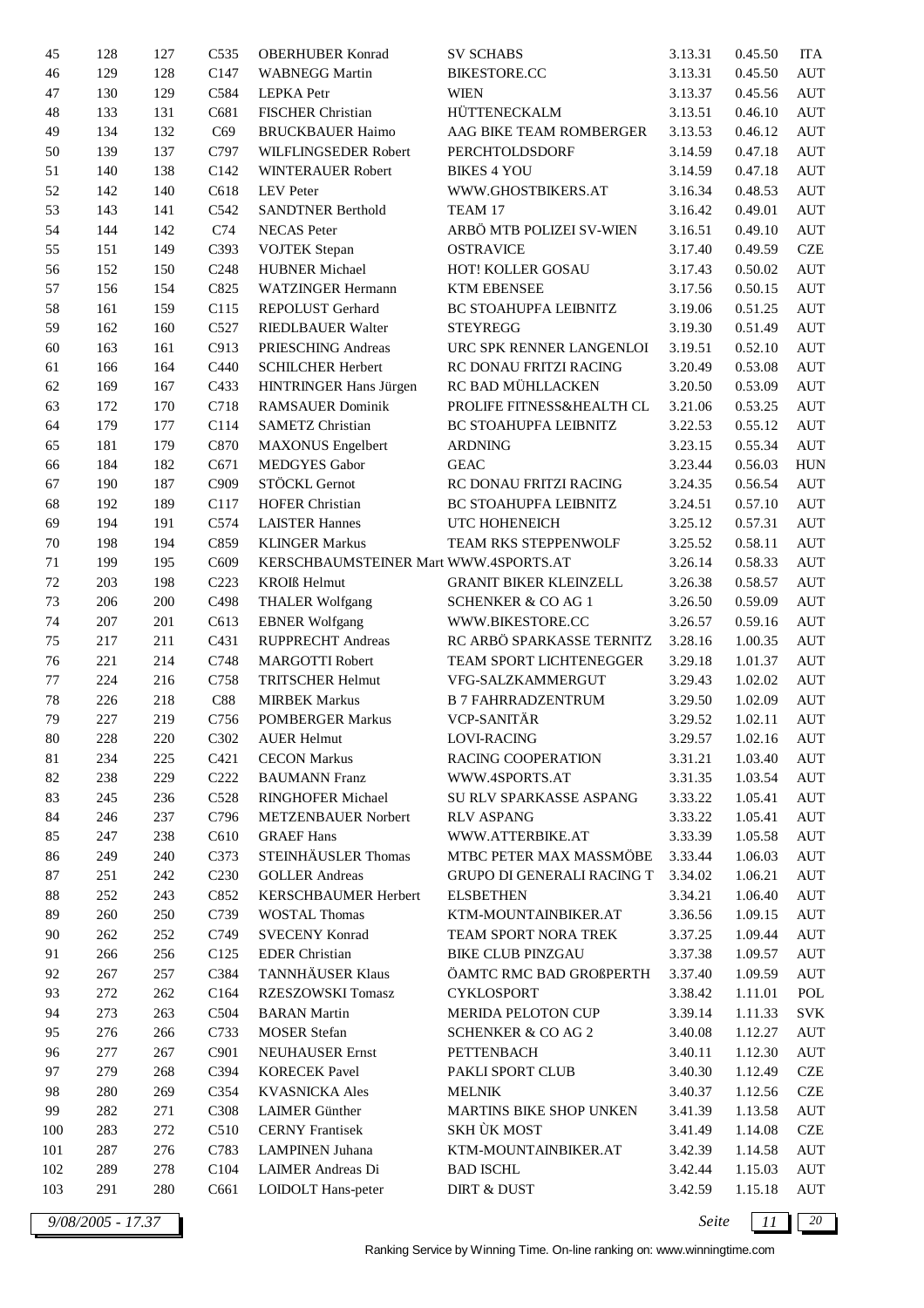| 104 | 297 | 285 | C627             | <b>SAILER Christoph</b>         | WWW.SPORT-HADERER.AT     | 3.43.25 | 1.15.44 | <b>AUT</b> |
|-----|-----|-----|------------------|---------------------------------|--------------------------|---------|---------|------------|
| 105 | 300 | 288 | C833             | <b>HITZL Roland</b>             | <b>UNION UNGENACH</b>    | 3.44.03 | 1.16.22 | <b>AUT</b> |
| 106 | 301 | 289 | C411             | <b>KRASNAN Jan</b>              | MBR 2RADCHAOTEN.COM      | 3.44.05 | 1.16.24 | <b>SVK</b> |
| 107 | 305 | 293 | C617             | <b>GREUNZ</b> Christian         | WWW.GHOSTBIKERS.AT       | 3.44.47 | 1.17.06 | <b>AUT</b> |
| 108 | 306 | 294 | C309             | <b>LAIMER Richard</b>           | MARTINS BIKE SHOP UNKEN  | 3.44.48 | 1.17.07 | <b>AUT</b> |
| 109 | 310 | 297 | C64              | <b>HENSELER Gunter</b>          | <b>BERLIN</b>            | 3.45.42 | 1.18.01 | <b>GER</b> |
| 110 | 311 | 298 | C667             | <b>TROPPMAIR Robert</b>         | WWW.RADPOINT.COM         | 3.45.42 | 1.18.01 | <b>AUT</b> |
| 111 | 312 | 299 | C781             | DÖLLERER Josef                  | <b>ENNS</b>              | 3.45.43 | 1.18.02 | <b>AUT</b> |
| 112 | 313 | 300 | C503             | JÄGER Roman                     | <b>SCHWECHAT</b>         | 3.45.46 | 1.18.05 | <b>AUT</b> |
| 113 | 318 | 304 | C606             | <b>KEGLER Ronald</b>            | WWW.4SPORTS.AT           | 3.46.02 | 1.18.21 | <b>AUT</b> |
| 114 | 319 | 305 | C592             | <b>LIST Bruno</b>               | WIENER NEUDORF           | 3.46.18 | 1.18.37 | <b>AUT</b> |
| 115 | 322 | 308 | C <sub>209</sub> | PICHLMAIR Gerald                | <b>GAISBOCK</b>          | 3.47.04 | 1.19.23 | <b>AUT</b> |
| 116 | 323 | 309 | C872             | KRONAWETTLEITNER Ingo           | <b>ABERSEE</b>           | 3.47.19 | 1.19.38 | <b>AUT</b> |
| 117 | 324 | 310 | C79              | <b>FRICK Michael</b>            | ARMADILLOS RACING TEAM   | 3.47.36 | 1.19.55 | <b>AUT</b> |
| 118 | 325 | 311 | C359             | AICHRIEDLER Wilhelm             | MONDSEE HAUS             | 3.47.37 | 1.19.56 | <b>AUT</b> |
| 119 | 326 | 312 | C <sub>226</sub> | <b>HOFER Reinhard</b>           | <b>GRAZ</b>              | 3.47.49 | 1.20.08 | <b>AUT</b> |
| 120 | 327 | 313 | C361             | KERSCHBAUMER Gerhard            | MONDSEE HAUS             | 3.47.57 | 1.20.16 | <b>AUT</b> |
| 121 | 329 | 315 | C99              | <b>MOELLER</b> Peter            | <b>BAD GOISERN</b>       | 3.48.39 | 1.20.58 | <b>AUT</b> |
| 122 | 332 | 318 | C645             | NEUBAUER Michael                | ARMADILLOS RACING TEAM   | 3.49.19 | 1.21.38 | <b>AUT</b> |
| 123 | 335 | 321 | C896             | <b>PREM Peter</b>               | WESTENDORF/TIROL         | 3.49.36 | 1.21.55 | <b>AUT</b> |
| 124 | 339 | 324 | C <sub>285</sub> | POZZOBON Mario                  | KTM-MOUNTAINBIKER.AT     | 3.50.29 | 1.22.48 | <b>AUT</b> |
| 125 | 341 |     | C904             | NÖßLBÖCK Mario                  | <b>ELSBETHEN</b>         |         | 1.22.58 |            |
|     |     | 326 |                  | <b>GREB Robert</b>              |                          | 3.50.39 |         | <b>AUT</b> |
| 126 | 342 | 327 | C789             |                                 | <b>BERLIN</b>            | 3.50.45 | 1.23.04 | <b>GER</b> |
| 127 | 343 | 328 | C817             | <b>WAGNER</b> Michael           | MBR 2RADCHAOTEN.COM      | 3.50.49 | 1.23.08 | <b>AUT</b> |
| 128 | 344 | 329 | C835             | POSCH Robert                    | DSG UNION RAIKA PFANDL   | 3.51.05 | 1.23.24 | <b>AUT</b> |
| 129 | 346 | 331 | C <sub>236</sub> | GROSS Jürgen                    | HAGEBANK VOLKSBANK FRA   | 3.51.16 | 1.23.35 | <b>AUT</b> |
| 130 | 351 | 336 | C585             | <b>SIGMUND Marcus</b>           | <b>WIEN</b>              | 3.52.11 | 1.24.30 | <b>AUT</b> |
| 131 | 354 | 339 | C73              | STURMLECHNER Ewald              | ARBÖ HAUPTMANN RAIKA PU  | 3.52.14 | 1.24.33 | <b>AUT</b> |
| 132 | 360 | 345 | C332             | SEIPT Herbert Jun.              | MBR 2RADCHAOTEN.COM      | 3.52.45 | 1.25.04 | <b>AUT</b> |
| 133 | 364 | 348 | C <sub>270</sub> | KÖLBL Karl                      | KTM-MOUNTAINBIKER.AT     | 3.53.23 | 1.25.42 | <b>AUT</b> |
| 134 | 368 | 352 | C765             | <b>HAGER Markus</b>             | WWW.GHOSTBIKERS.AT       | 3.54.02 | 1.26.21 | <b>AUT</b> |
| 135 | 369 | 353 | C347             | <b>MEIER Harald</b>             | MBR 2RADCHAOTEN.COM      | 3.54.03 | 1.26.22 | <b>AUT</b> |
| 136 | 371 | 355 | C <sub>213</sub> | <b>ZAHRADKA Klaus</b>           | GMÜND/NIEDERÖSTERREICH   | 3.54.10 | 1.26.29 | <b>AUT</b> |
| 137 | 372 | 356 | C201             | SEIDL Stefan                    | <b>FRANKENMARKT</b>      | 3.54.12 | 1.26.31 | <b>AUT</b> |
| 138 | 373 | 357 | C744             | MÜLLNER Christian               | <b>TAXI SCHLAGER</b>     | 3.54.16 | 1.26.35 | <b>AUT</b> |
| 139 | 377 | 359 | C <sub>292</sub> | <b>ELMECKER Harald</b>          | LINZ                     | 3.55.09 | 1.27.28 | <b>AUT</b> |
| 140 | 378 | 360 | C46              | SCHMUTZLER Harald               | KTM-MOUNTAINBIKER.AT     | 3.55.16 | 1.27.35 | AUT        |
| 141 | 380 | 362 | C404             | <b>RUSNAK</b> Stepan            | <b>PILSEN</b>            | 3.55.20 | 1.27.39 | CZE        |
| 142 | 381 | 363 | C449             | <b>WEIß</b> Markus              | RC PUPPINGER HOBBYRADLER | 3.55.20 | 1.27.39 | <b>AUT</b> |
| 143 | 383 | 364 | C801             | HEITZINGER Jochen               | <b>BURGKIRCHEN</b>       | 3.55.40 | 1.27.59 | <b>GER</b> |
| 144 | 384 | 365 | C588             | <b>BRZICA</b> Martin            | <b>WIEN</b>              | 3.55.41 | 1.28.00 | AUT        |
| 145 | 385 | 366 | C700             | <b>CERVENKA</b> Martin          | <b>MUMLA TEAM</b>        | 3.55.41 | 1.28.00 | CZE        |
| 146 | 387 | 368 | C311             | JOCHAM Georg Di Mag.            | MATTSEE                  | 3.56.22 | 1.28.41 | AUT        |
| 147 | 388 | 369 | C761             | <b>RIEBLER Wolfgang</b>         | KTM-MOUNTAINBIKER.AT     | 3.56.42 | 1.29.01 | AUT        |
| 148 | 392 | 373 | C <sub>227</sub> | SCHWARZ Wolfgang Dipl. Ing GRAZ |                          | 3.56.55 | 1.29.14 | AUT        |
| 149 | 393 | 374 | C193             | <b>GRUBER Harald</b>            | EDELBACH PADDLER         | 3.56.57 | 1.29.16 | AUT        |
| 150 | 394 | 375 | C755             | <b>KALTEIS Jürgen</b>           | UNION OHLSDORF           | 3.56.58 | 1.29.17 | <b>AUT</b> |
| 151 | 395 | 376 | C583             | <b>EDLINGER Martin</b>          | WIEN                     | 3.57.12 | 1.29.31 | <b>AUT</b> |
| 152 | 397 | 378 | C321             | <b>PARZER Rainer</b>            | MBR 2RADCHAOTEN.COM      | 3.57.35 | 1.29.54 | <b>AUT</b> |
| 153 | 402 | 382 | C68              | PACHOLIK Peter                  | MBR 2RADCHAOTEN.COM      | 3.58.08 | 1.30.27 | AUT        |
| 154 | 403 | 383 | C <sub>563</sub> | <b>CECON</b> Albert             | <b>UNION KIRCHHAM</b>    | 3.58.35 | 1.30.54 | AUT        |
| 155 | 405 | 385 | C <sub>289</sub> | HORVATH Herbert Jun.            | <b>LEOBERSDORF</b>       | 3.58.53 | 1.31.12 | AUT        |
| 156 | 407 | 387 | C659             | <b>STARK Thomas</b>             | DEGGENDORF               | 3.59.02 | 1.31.21 | <b>GER</b> |
| 157 | 409 | 389 | C475             | <b>SILLER Markus</b>            | SALINEN AUSTRIA AG       | 3.59.12 | 1.31.31 | <b>AUT</b> |
| 158 | 410 | 390 | C <sub>217</sub> | <b>KUGLER Michael</b>           | <b>GMUNDEN</b>           | 3.59.19 | 1.31.38 | AUT        |
| 159 | 411 | 391 | C <sub>254</sub> | STEINDL Werner                  | KATARGA FACTORY TEAM     | 3.59.20 | 1.31.39 | AUT        |
| 160 | 414 | 394 | C319             | <b>MANHAL Klaus</b>             | MBR 2RADCHAOTEN.COM      | 4.00.06 | 1.32.25 | AUT        |
| 161 | 416 | 396 | C <sub>365</sub> | STEFANAC Aleksandar             | <b>BIKE &amp; MORE</b>   | 4.00.29 | 1.32.48 | <b>CRO</b> |
| 162 | 417 | 397 | C <sub>102</sub> | <b>AIGNER Wolfgang</b>          | <b>BAD GOISERN</b>       | 4.00.33 | 1.32.52 | <b>AUT</b> |
|     |     |     |                  |                                 |                          |         |         |            |

*9/08/2005 - 17.37 Seite 12 20*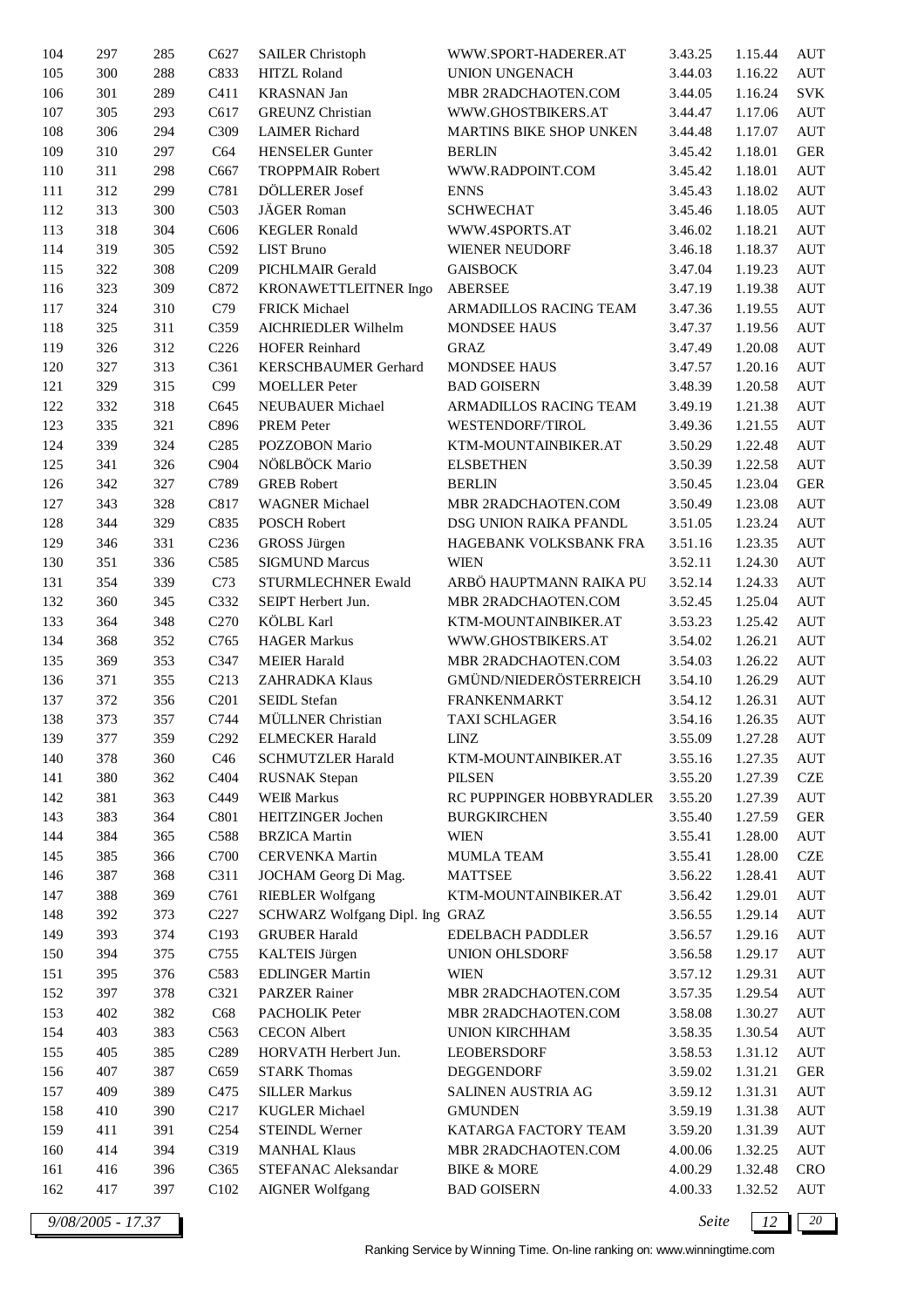| 163 | 418               | 398 | C888              | LEHMEYER Stephan             | NEUMARKT                        | 4.00.35 | 1.32.54 | <b>GER</b> |
|-----|-------------------|-----|-------------------|------------------------------|---------------------------------|---------|---------|------------|
| 164 | 419               | 399 | C59               | <b>HAUPT</b> Andreas         | <b>WIEN</b>                     | 4.00.50 | 1.33.09 | <b>AUT</b> |
| 165 | 424               | 401 | C <sub>237</sub>  | <b>HAISCHBERGER Oliver</b>   | <b>HALBGAS</b>                  | 4.01.57 | 1.34.16 | <b>AUT</b> |
| 166 | 425               | 402 | C539              | <b>KRAUß</b> Guido           | <b>SWIETELSKY</b>               | 4.02.05 | 1.34.24 | <b>AUT</b> |
| 167 | 426               | 403 | C866              | SPITZBART Markus             | <b>RACING COOPERATION</b>       | 4.02.05 | 1.34.24 | <b>AUT</b> |
| 168 | 428               | 405 | C90               | <b>SCHILLER Christian</b>    | <b>B7 FAHRRADZENTRUM</b>        | 4.02.14 | 1.34.33 | <b>AUT</b> |
| 169 | 432               | 409 | C773              | <b>HAUSER</b> Patrick        | <b>WIEN</b>                     | 4.02.19 | 1.34.38 | <b>AUT</b> |
| 170 | 437               | 413 | C784              | DEECKE Ulf                   | <b>RANGIE RACING</b>            | 4.02.59 | 1.35.18 | <b>AUT</b> |
| 171 | 439               | 415 | C589              | <b>POBER Martin</b>          | <b>WIEN</b>                     | 4.03.33 | 1.35.52 | <b>AUT</b> |
| 172 | 440               | 416 | C376              | <b>RAVAS Claus</b>           | MUDDYTEAMBIKERS                 | 4.03.37 | 1.35.56 | <b>AUT</b> |
| 173 | 446               | 422 | C483              | <b>POSCH Walter</b>          | SALINEN AUSTRIA AG              | 4.04.34 | 1.36.53 | <b>AUT</b> |
| 174 | 447               | 423 | C742              | <b>SCHLAGER Hannes</b>       | <b>TAXI SCHLAGER</b>            | 4.04.39 | 1.36.58 | <b>AUT</b> |
| 175 | 449               | 425 | C <sub>363</sub>  | <b>KREMS</b> Simon           | MOUNTAINBEARS.AT                | 4.05.09 | 1.37.28 | <b>AUT</b> |
| 176 | 451               | 427 | C210              | <b>FOISSNER Wolfgang</b>     | <b>GAISBOCK</b>                 | 4.05.26 | 1.37.45 | <b>AUT</b> |
| 177 | 455               | 430 | C366              | <b>HAUKE</b> Walter          | MTB NIEDERNEUKIRCHEN            | 4.06.39 | 1.38.58 | <b>AUT</b> |
|     |                   |     |                   |                              |                                 |         |         |            |
| 178 | 460               | 435 | C352              | <b>SVITIL Jiri</b>           | <b>MELNIK</b>                   | 4.07.02 | 1.39.21 | CZE        |
| 179 | 463               | 438 | C650              | <b>BAAR Helmut</b>           | <b>BAD GOISERN</b>              | 4.07.08 | 1.39.27 | <b>AUT</b> |
| 180 | 466               | 441 | C828              | PULFER Gerhard               | <b>WIEN</b>                     | 4.07.28 | 1.39.47 | <b>AUT</b> |
| 181 | 467               | 442 | C715              | STRAKA Jozef                 | MERIDA PELOTON CUP              | 4.07.34 | 1.39.53 | <b>SVK</b> |
| 182 | 469               | 444 | C207              | KÜHNEL Alfred                | <b>GAISBOCK</b>                 | 4.07.43 | 1.40.02 | <b>AUT</b> |
| 183 | 470               | 445 | C559              | <b>SAECKL Marcus</b>         | <b>TULBING</b>                  | 4.08.04 | 1.40.23 | <b>AUT</b> |
| 184 | 476               | 448 | C <sub>220</sub>  | <b>AIGNER Walter</b>         | <b>GOLLING</b>                  | 4.10.17 | 1.42.36 | <b>AUT</b> |
| 185 | 478               | 450 | C554              | <b>WINKLER Wolfgang</b>      | <b>THALGAU</b>                  | 4.10.51 | 1.43.10 | <b>AUT</b> |
| 186 | 482               | 454 | C323              | <b>NEUBAUER Dietmar</b>      | MBR 2RADCHAOTEN.COM             | 4.10.58 | 1.43.17 | <b>AUT</b> |
| 187 | 487               | 457 | C843              | <b>ROHRER Hannes</b>         | TEAM MERCEDES BENZ ÖSTER        | 4.11.33 | 1.43.52 | <b>AUT</b> |
| 188 | 491               | 461 | C <sub>403</sub>  | <b>DENK Richard</b>          | <b>PILSEN</b>                   | 4.12.26 | 1.44.45 | CZE        |
| 189 | 492               | 462 | C636              | <b>TEHAN Jiri</b>            | <b>ZPMA</b>                     | 4.12.34 | 1.44.53 | CZE        |
| 190 | 495               | 465 | C78               | <b>PUTZ Norbert</b>          | ARMADILLOS RACING TEAM          | 4.14.30 | 1.46.49 | <b>AUT</b> |
| 191 | 497               | 467 | C163              | <b>DRELUCH Jaroslaw</b>      | <b>CYKLOSPORT</b>               | 4.14.55 | 1.47.14 | POL        |
| 192 | 499               | 469 | C362              | <b>TEUFL Michael</b>         | <b>MONDSEE HAUS</b>             | 4.15.12 | 1.47.31 | <b>AUT</b> |
| 193 | 500               | 470 | C408              | <b>ENICHLMAYR Uwe</b>        | <b>PINSDORF</b>                 | 4.15.26 | 1.47.45 | <b>AUT</b> |
| 194 | 501               | 471 | C <sub>294</sub>  | PFAFF Alexander, Mag.        | <b>LINZ</b>                     | 4.16.39 | 1.48.58 | <b>AUT</b> |
| 195 | 503               | 473 | C <sub>259</sub>  | <b>BRANDL</b> Lambert        | <b>KIRCHSCHLAG</b>              | 4.16.59 | 1.49.18 | <b>AUT</b> |
| 196 | 505               | 475 | C484              | PHILIPP Thomas               | SALINEN AUSTRIA AG              | 4.17.02 | 1.49.21 | <b>AUT</b> |
| 197 | 507               | 477 | C581              | <b>GUSCHLBAUER Stefan</b>    | WEITERSFELDEN                   | 4.17.20 | 1.49.39 | <b>AUT</b> |
| 198 | 509               | 479 | C360              | <b>HAMMERL Franz</b>         | MONDSEE HAUS                    | 4.18.19 | 1.50.38 | <b>AUT</b> |
| 199 | 511               | 481 | C842              | <b>SCHENNER Torsten</b>      | TEAM MERCEDES BENZ ÖSTER        | 4.18.41 | 1.51.00 | <b>AUT</b> |
|     | 521               |     | C61               |                              |                                 |         |         |            |
| 200 |                   | 489 |                   | <b>PUCHNER Peter</b>         | <b>BAD ISCHL</b>                | 4.22.00 | 1.54.19 | AUT        |
| 201 | 525               | 492 | C760              | <b>BERAN Bernhard</b>        | <b>WIEN</b>                     | 4.23.40 | 1.55.59 | AUT        |
| 202 | 536               | 500 | C412              | <b>WURZBERGER Christian</b>  | <b>POWERBAR</b>                 | 4.27.16 | 1.59.35 | <b>AUT</b> |
| 203 | 537               | 501 | C704              | <b>LEWIS Anthony</b>         | MERIDA 100 MARATHON TEAM        | 4.27.22 | 1.59.41 | <b>GBR</b> |
| 204 | 538               | 502 | C496              | <b>AIGNER Manfred</b>        | <b>SCARD</b>                    | 4.27.28 | 1.59.47 | <b>AUT</b> |
| 205 | 539               | 503 | C407              | RAFFELSBERGER Roland         | <b>PINSDORF</b>                 | 4.27.46 | 2.00.05 | <b>AUT</b> |
| 206 | 543               | 506 | C315              | <b>BRANDMÜLLER</b> Alexander | MBR 2RADCHAOTEN.COM             | 4.28.39 | 2.00.58 | <b>AUT</b> |
| 207 | 547               | 510 | C460              | PATE Steve                   | <b>MERIDA 100 MARATHON TEAM</b> | 4.29.15 | 2.01.34 | <b>GBR</b> |
| 208 | 548               | 511 | C <sub>5</sub> 02 | <b>HANNINGER Ernst</b>       | <b>SCHWANENSTADT</b>            | 4.30.11 | 2.02.30 | <b>AUT</b> |
| 209 | 549               | 512 | C329              | <b>KUDERNA</b> Gerald        | MBR 2RADCHAOTEN.COM             | 4.30.13 | 2.02.32 | <b>AUT</b> |
| 210 | 550               | 513 | C324              | BIRKFELLNER Wolfgang Dr.     | MBR 2RADCHAOTEN.COM             | 4.30.15 | 2.02.34 | AUT        |
| 211 | 554               | 517 | C316              | <b>BERGHOFF Olaf</b>         | MBR 2RADCHAOTEN.COM             | 4.31.47 | 2.04.06 | <b>AUT</b> |
| 212 | 558               | 521 | C886              | <b>ARTNER Günther</b>        | <b>WIEN</b>                     | 4.32.32 | 2.04.51 | <b>AUT</b> |
| 213 | 559               | 522 | C811              | <b>KORBEL Pavel</b>          |                                 | 4.32.43 | 2.05.02 | <b>CZE</b> |
| 214 | 562               | 525 | C186              | <b>TUTSCHEK Manfred</b>      | <b>DUKES</b>                    | 4.34.11 | 2.06.30 | <b>AUT</b> |
| 215 | 564               | 527 | C473              | PESENDORFER Siegfried        | SALINEN AUSTRIA AG              | 4.34.56 | 2.07.15 | <b>AUT</b> |
| 216 | 567               | 530 | C442              | <b>HAUBERGER Martin</b>      | RC DONAU FRITZI RACING          | 4.35.51 | 2.08.10 | <b>AUT</b> |
| 217 | 569               | 532 | C172              | <b>KÖRNER</b> Thomas         | WWW.RADPOINT.COM                | 4.36.04 | 2.08.23 | <b>GER</b> |
| 218 | 570               | 533 | C379              | <b>LIEDERMANN Clemens</b>    | <b>NESTLE / POWERBAR</b>        |         | 2.08.37 | <b>AUT</b> |
|     |                   |     |                   |                              |                                 | 4.36.18 |         |            |
| 219 | 571               | 534 | C381              | LÜFTINGER Thomas             | <b>NEUKIRCHEN</b>               | 4.36.25 | 2.08.44 | <b>AUT</b> |
| 220 | 572               | 535 | C274              | POZZOBON Oliver              | KTM-MOUNTAINBIKER.AT            | 4.36.31 | 2.08.50 | AUT        |
| 221 | 575               | 537 | C487              | <b>GLÜCK</b> Alexander       | SALZBURG                        | 4.38.38 | 2.10.57 | AUT        |
|     | 9/08/2005 - 17.37 |     |                   |                              |                                 | Seite   | 13      | 20         |
|     |                   |     |                   |                              |                                 |         |         |            |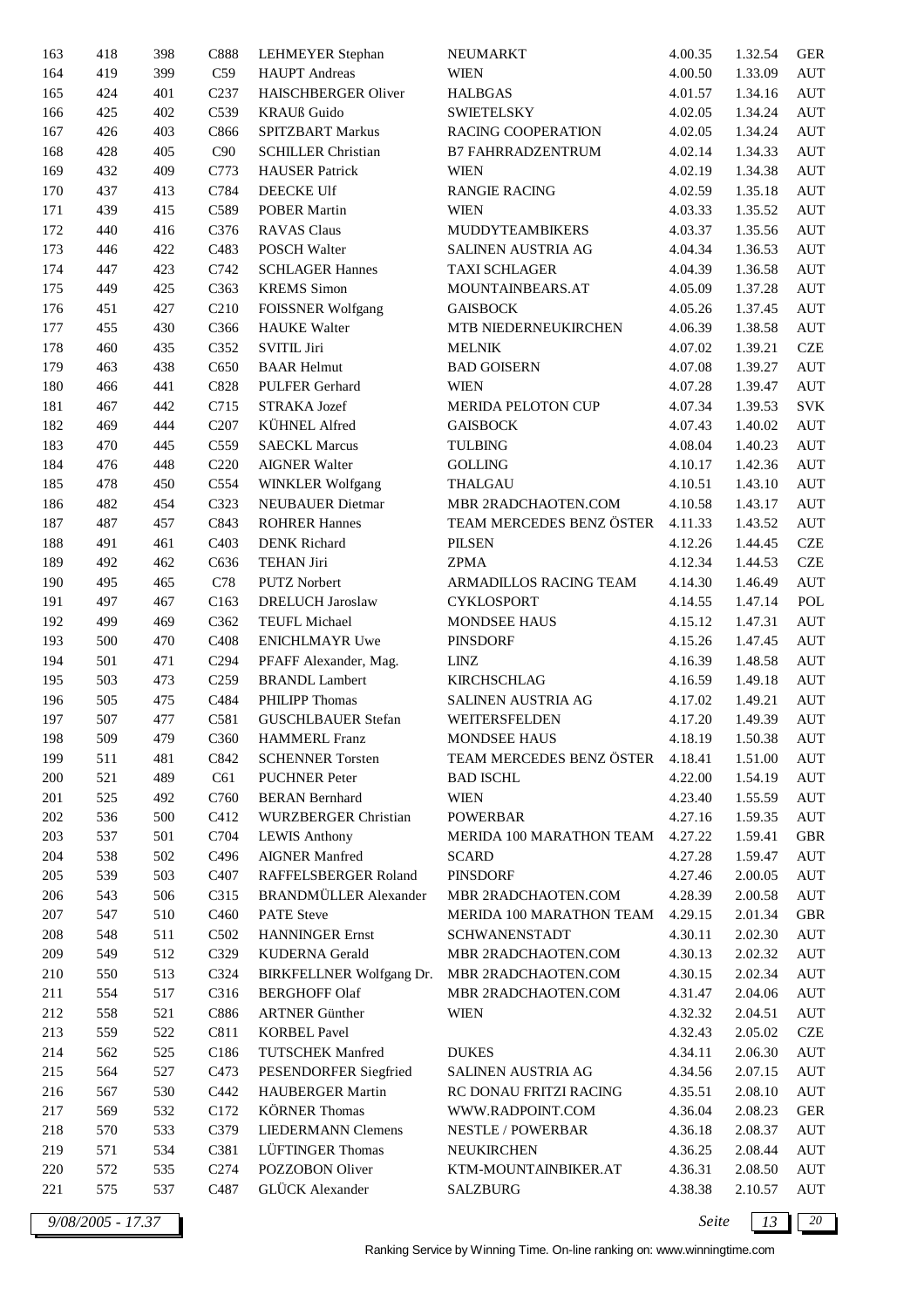| 222 | 576 | 538 | C <sub>406</sub> | <b>AUGUSTIN Marek</b>      | <b>PILSEN</b>                    | 4.38.42 | 2.11.01 | <b>CZE</b>                  |
|-----|-----|-----|------------------|----------------------------|----------------------------------|---------|---------|-----------------------------|
| 223 | 577 | 539 | C328             | <b>WITTNER</b> Gerald      | MBR 2RADCHAOTEN.COM              | 4.38.57 | 2.11.16 | AUT                         |
| 224 | 583 | 544 | C113             | <b>WOLFINGER Gerald</b>    | <b>BADEN</b>                     | 4.39.50 | 2.12.09 | AUT                         |
| 225 | 584 | 545 | C325             | <b>HANTEN Klaus</b>        | MBR 2RADCHAOTEN.COM              | 4.39.51 | 2.12.10 | $\mathop{\rm AUT}$          |
| 226 | 588 | 549 | C199             | <b>LOIDL Andreas</b>       | FF BAD ISCHL                     | 4.40.22 | 2.12.41 | <b>AUT</b>                  |
| 227 | 590 | 551 | C410             | GAMSJÄGER Bernd            | POST GOISERN                     | 4.40.34 | 2.12.53 | $\mathop{\rm AUT}$          |
| 228 | 591 | 552 | C499             | <b>KAISER</b> Gerhard      | <b>SCHENKER &amp; CO AG 2</b>    | 4.41.13 | 2.13.32 | $\mathop{\rm AUT}$          |
| 229 | 593 | 554 | C135             | <b>KRECSMARIK Janos</b>    | <b>BIKE ZONE GÖDÖLLÖ</b>         | 4.41.31 | 2.13.50 | <b>HUN</b>                  |
| 230 | 595 | 555 | C798             | <b>KRENN</b> Alexander     | MBR 2RADCHAOTEN.COM              | 4.42.09 | 2.14.28 | AUT                         |
| 231 | 600 | 559 | C701             | <b>HEISSINGER Albert</b>   | <b>NUßBACH</b>                   | 4.43.07 | 2.15.26 | $\mathop{\rm AUT}$          |
| 232 | 609 | 566 | C793             | HÖFERER Heinz              | MBR 2RADCHAOTEN.COM              | 4.45.35 | 2.17.54 | AUT                         |
| 233 | 610 | 567 | C396             | ROUDNICKY Milan            | PAKLI SPORT KLUB                 | 4.45.57 | 2.18.16 | <b>CZE</b>                  |
| 234 | 613 | 569 | C335             | <b>LOEGLER</b> Maciej      | MBR 2RADCHAOTEN.COM              | 4.46.18 | 2.18.37 | AUT                         |
| 235 | 614 | 570 | C134             | SKULTETI Attila            | BIKE ZONE GÖDÖLLÖ                | 4.46.50 | 2.19.09 | ${\rm HUN}$                 |
| 236 | 616 | 572 | C313             | <b>KAISER</b> Stefan       | MBR 2RADCHAOTEN.COM              | 4.47.23 | 2.19.42 | <b>AUT</b>                  |
| 237 | 620 | 576 | C380             | <b>LEARY Chris</b>         | MERIDA 100 MARATHON TEAM         | 4.48.12 | 2.20.31 | $\operatorname{GBR}$        |
| 238 | 621 | 577 | C538             | <b>ROBERTS</b> Steve       | MERIDA 100 MARATHON TEAM         | 4.48.19 | 2.20.38 | $\operatorname{GBR}$        |
| 239 | 626 | 582 | C863             | HITZENBERGER Dietmar       | <b>KRAFT AUSTRIA</b>             | 4.51.11 | 2.23.30 | AUT                         |
| 240 | 629 | 585 | C764             | <b>BRANDSTETTER Robert</b> | WWW.4SPORTS.AT                   | 4.51.38 | 2.23.57 | AUT                         |
| 241 | 631 | 586 | C66              | <b>OFFENBECHER Martin</b>  | <b>WIEN</b>                      | 4.51.52 | 2.24.11 | $\mathop{\rm AUT}$          |
| 242 | 632 | 587 | C515             | <b>LIENBACHER Matthias</b> | SPORTUNION ABTENAU               | 4.52.05 | 2.24.24 | AUT                         |
| 243 | 634 | 589 | C <sub>290</sub> | <b>SCHMIDT Martin</b>      | <b>LEONDING</b>                  | 4.52.53 | 2.25.12 | <b>AUT</b>                  |
| 244 | 636 | 591 | C301             | <b>MCGRATH Angus</b>       | MERIDA 100 MARATHON TEAM         | 4.53.49 | 2.26.08 | <b>GBR</b>                  |
| 245 | 639 | 594 | C86              | STRÍLKA Stanislav          | <b>AUTHOR ?ELA MARATHON</b>      | 4.55.21 | 2.27.40 | <b>CZE</b>                  |
| 246 | 642 | 596 | C218             | <b>SCHOBER Christian</b>   | <b>GÖSSENDORF</b>                | 4.56.57 | 2.29.16 | <b>AUT</b>                  |
| 247 | 643 | 597 | C339             | PETROVIC Manfred           | MBR 2RADCHAOTEN.COM              | 4.57.56 | 2.30.15 | <b>AUT</b>                  |
| 248 | 645 | 599 | C729             | <b>TUREK Thomas</b>        | <b>RIDING REFS</b>               | 4.59.29 | 2.31.48 | AUT                         |
| 249 | 646 | 600 | C399             | HAMMERSCHMID Martin        | PAUL MITCHELL RACING TEA         | 5.02.18 | 2.34.37 | AUT                         |
| 250 | 651 | 604 | C <sub>465</sub> | LACINA Vladimir            | RIGI BIKE MLADÁ BOLESLAV         | 5.04.06 | 2.36.25 | <b>CZE</b>                  |
| 251 | 654 | 606 | C367             | <b>TIJS Martens</b>        | MTB PLUS MAGAZINE                | 5.04.26 | 2.36.45 | $\ensuremath{\mathsf{NED}}$ |
| 252 | 656 | 608 | C330             | <b>HORAK</b> Stephan       | MBR 2RADCHAOTEN.COM              | 5.04.58 | 2.37.17 | AUT                         |
| 253 | 657 | 609 | C306             | SLABY Jan Mvdr.            | <b>MAD VETS CZ</b>               | 5.05.34 | 2.37.53 | <b>CZE</b>                  |
| 254 | 660 | 612 | C456             | DOBBERTIN René             | RC VON 1895 ZU LAAGE E.V.        | 5.05.48 | 2.38.07 | <b>GER</b>                  |
| 255 | 663 | 613 | C189             | <b>WALKER</b> Michael      | MERIDA 100 MARATHON TEAM         | 5.11.04 | 2.43.23 | <b>GBR</b>                  |
| 256 | 665 | 615 | C123             | <b>LISTON</b> Marek        | <b>BIKE BEARS DOSKY</b>          | 5.11.46 | 2.44.05 | <b>CZE</b>                  |
| 257 | 666 | 616 | C336             | LÖFFELMANN Alexander       | MBR 2RADCHAOTEN.COM              | 5.11.47 | 2.44.06 | AUT                         |
| 258 | 670 | 620 | C703             | <b>CORNELOUES James</b>    | MERIDA 100 MARATHON TEAM 5.15.04 |         | 2.47.23 | <b>GBR</b>                  |
| 259 | 673 | 623 | C831             | SCHMÖLZ Roman              | <b>ULRICHSKIRCHEN</b>            | 5.16.59 | 2.49.18 | AUT                         |
| 260 | 674 | 624 | C <sub>232</sub> | WEINHARDT Sándor           | GYÖR                             | 5.17.11 | 2.49.30 | <b>HUN</b>                  |
| 261 | 682 | 632 | C <sub>555</sub> | <b>REISNER Bernhard</b>    | <b>THALHEIM</b>                  | 5.28.48 | 3.01.07 | AUT                         |
| 262 | 685 | 635 | C390             | PAL Simon                  | OROSZLÁNY                        | 5.31.00 | 3.03.19 | <b>HUN</b>                  |
| 263 | 689 | 639 | C818             | <b>ONDERKA Jozef</b>       | <b>REVNICE</b>                   | 5.35.31 | 3.07.50 | <b>CZE</b>                  |
| 264 | 690 | 640 | C720             | <b>RAINER Hannes</b>       | RADCLUB HÖLLERALM                | 5.35.31 | 3.07.50 | AUT                         |
| 265 | 691 | 641 | C509             | <b>URSPRUNGER Philipp</b>  | SIEVERINGER SAUPARTIE            | 5.38.08 | 3.10.27 | AUT                         |
| 266 | 694 | 642 | C338             | <b>EPPICH Klaus</b>        | MBR 2RADCHAOTEN.COM              | 5.40.06 | 3.12.25 | <b>AUT</b>                  |
| 267 | 695 | 643 | C685             | <b>ZORN Hans Georg</b>     | <b>KOENIGSTEIN</b>               | 5.40.07 | 3.12.26 | AUT                         |
| 268 | 696 | 644 | C506             | PRIBULA Jerry Duke         | MERIDA PELOTON CUP               | 5.40.24 | 3.12.43 | <b>SVK</b>                  |
| 269 | 703 | 649 | C562             | <b>SCHOBESBERGER Hary</b>  | UNION HYPO VÖCKLABRUCK           | 5.57.15 | 3.29.34 | AUT                         |
| 270 | 706 | 650 | C151             | ZEMKO Ivan                 | MERIDA PELOTON CUP               | 6.06.36 | 3.38.55 | <b>SVK</b>                  |
| 271 | 716 | 658 | C89              | LICHTENBERGER Robert       | $(B)$ ICO                        | 6.49.18 | 4.21.37 | AUT                         |
| 272 | 717 | 659 | C334             | <b>SCHMID Markus</b>       | MBR 2RADCHAOTEN.COM              | 6.51.40 | 4.23.59 | $\mathop{\rm AUT}$          |
|     |     |     |                  |                            |                                  |         |         |                             |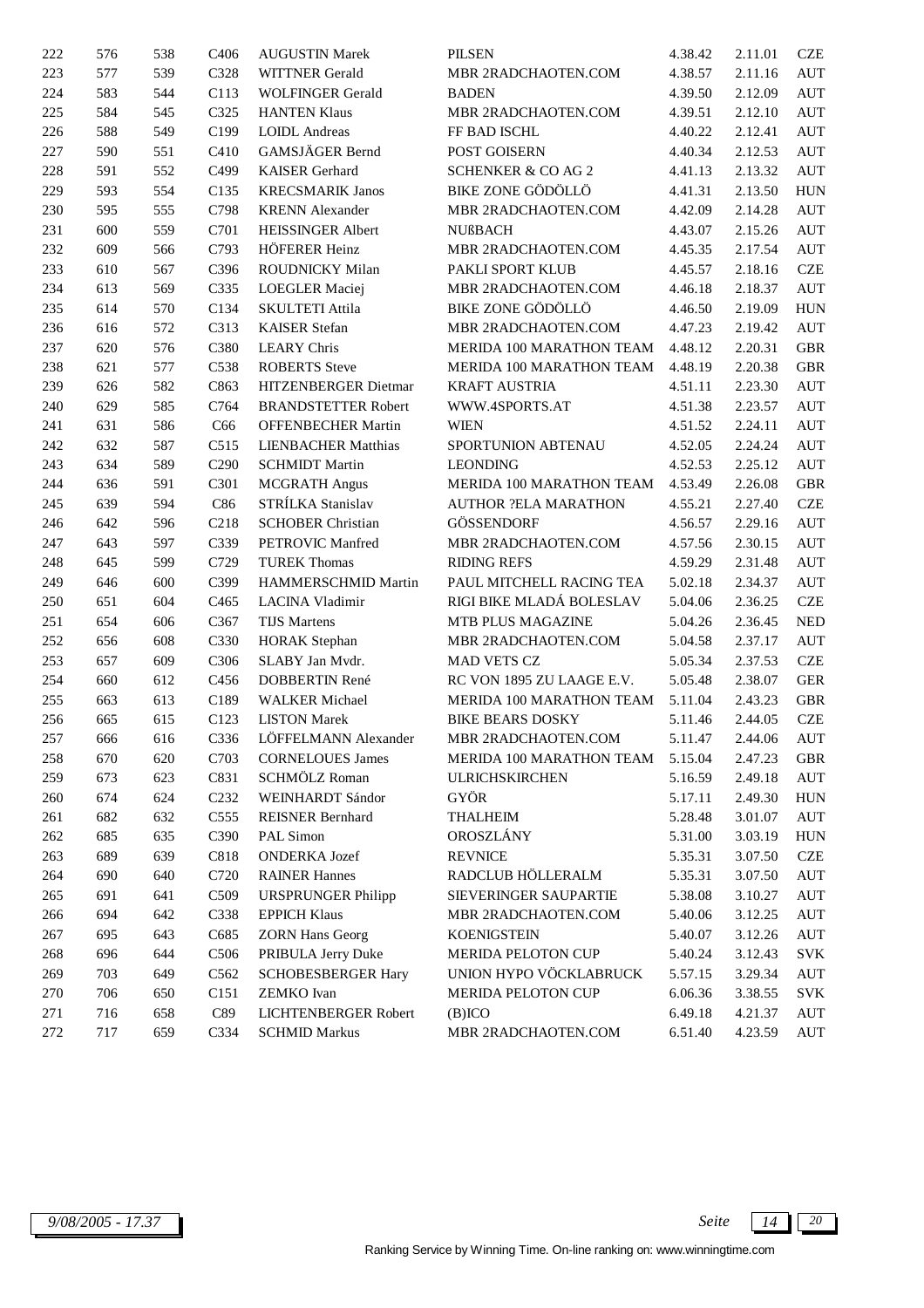**Strecke C - 53Km Bad Goisern - 09/07/2005**

## **RANGLISTE PER KATEGORIE**

## **Kategorie: M/AK3**

|                | Kat. Platz | M/F |                  | <b>Startnr. Nachname Name</b> | <b>Verein</b>                                      | Zeit    | Diff.   | Nat.       |
|----------------|------------|-----|------------------|-------------------------------|----------------------------------------------------|---------|---------|------------|
| $\mathbf{1}$   | 6          | 6   | C29              | SCHÖNFELD Romuald             | WWW.4SPORTS.AT                                     | 2.35.52 |         | <b>AUT</b> |
| $\sqrt{2}$     | 14         | 14  | C854             | HÜTTER Roland                 | RC WALS SIEZENHEIM                                 | 2.40.14 | 0.04.22 | <b>AUT</b> |
| $\mathfrak{Z}$ | 21         | 21  | C <sub>5</sub>   | <b>KIENAST Andreas</b>        | DT SWISS MERIDA CONTINENT                          | 2.42.18 | 0.06.26 | <b>AUT</b> |
| $\overline{4}$ | 22         | 22  | C772             | PFEIFENBERGER Horst           | <b>USV ZEDERHAUS</b>                               | 2.42.18 | 0.06.26 | <b>AUT</b> |
| 5              | 39         | 39  | C876             | <b>IROUSCHEK Volker</b>       | MOUNTAIN RIDERS KAPRUN                             | 2.51.42 | 0.15.50 | <b>AUT</b> |
| 6              | $47\,$     | 47  | C7               | <b>HARRER Adolf</b>           | DT SWISS MERIDA CONTINENT                          | 2.53.27 | 0.17.35 | <b>AUT</b> |
| 7              | 55         | 55  | C751             | FAILMAYER Andreas             | TOP TIMES MERIDA                                   | 2.55.13 | 0.19.21 | <b>AUT</b> |
| $\,8$          | 57         | 57  | C871             | <b>ERLFELDER</b> Georg        | LUNGÖTZ                                            | 2.55.14 | 0.19.22 | <b>AUT</b> |
| 9              | 66         | 66  | C837             | <b>GOLDBERG</b> Steffen       | ASC EISENBERG RUHPOLDING                           | 2.58.31 | 0.22.39 | <b>GER</b> |
| 10             | 77         | 77  | C <sub>291</sub> | <b>HASLINGER Peter</b>        | LIETZ SPORT YBBSITZ                                | 3.00.04 | 0.24.12 | <b>AUT</b> |
| 11             | 92         | 91  | C877             | <b>MAIER</b> Peter            | ARBÖ PILLERSEEBIKER                                | 3.05.30 | 0.29.38 | <b>ITA</b> |
| 12             | 93         | 92  | C899             | <b>LIPTAK Marek</b>           | <b>INTERSPORT STEINKOGLER</b>                      | 3.05.50 | 0.29.58 | <b>SVK</b> |
| 13             | 137        | 135 | C <sub>23</sub>  | PUSCHACHER Heinz              | RC TRETLAGER AMSTETTEN                             | 3.14.50 | 0.38.58 | <b>AUT</b> |
| 14             | 138        | 136 | C696             | FRIEDL Günther                | MTB NIEDERNEUKIRCHEN                               | 3.14.50 | 0.38.58 | <b>AUT</b> |
| 15             | 147        | 145 | C <sub>261</sub> | PATLEJCH Josef                | <b>KLATOVY</b>                                     | 3.17.15 | 0.41.23 | CZE        |
| 16             | 167        | 165 | C874             | <b>MARTERER Klaus</b>         | SPORT SCHERZ WÖRSCHACH                             | 3.20.49 | 0.44.57 | <b>AUT</b> |
| 17             | 176        | 174 | C144             | STÖGNER Christian             | <b>BIKES 4 YOU</b>                                 | 3.22.17 | 0.46.25 | <b>AUT</b> |
| 18             | 182        | 180 | C <sub>250</sub> | NEUBACHER Ehrenfried          | HÜTTENECKALM                                       | 3.23.27 | 0.47.35 | <b>AUT</b> |
| 19             | 183        | 181 | C <sub>466</sub> | <b>SCHEDER Alfons</b>         | RSC KLAUSEN-LEOPOLDSDOR                            | 3.23.39 | 0.47.47 | <b>AUT</b> |
| 20             | 185        | 183 | C <sub>257</sub> | <b>ONDRACEK Libor</b>         | <b>KELLY'S BICYCLES</b>                            | 3.23.50 | 0.47.58 | <b>CZE</b> |
| 21             | 186        | 184 | C <sub>239</sub> | <b>PURER Adalbert</b>         | <b>HAUSRUCKBIKER</b>                               | 3.23.50 | 0.47.58 | <b>AUT</b> |
| $22\,$         | 209        | 203 | C862             | PFAFFENLEHNER Johann          | TEAM NÖ HOBBY TROPHY                               | 3.27.28 | 0.51.36 |            |
| 23             | 210        | 204 | C167             | <b>BOROWSKI</b> Tomasz        | <b>CYKLOSPORT</b>                                  | 3.27.30 | 0.51.38 | POL        |
| 24             | 212        | 206 | C561             | <b>FRIEDL</b> Thomas          | TVN STADL-PAURA                                    | 3.27.41 | 0.51.49 | <b>AUT</b> |
| $25\,$         | 213        | 207 | C590             | <b>BAYERL Dietmar</b>         | <b>WIEN</b>                                        | 3.27.43 | 0.51.51 | <b>AUT</b> |
| 26             | 215        | 209 | C541             | <b>BRANDELIK Hans Peter</b>   | <b>TARSDORF</b>                                    | 3.28.02 | 0.52.10 | <b>AUT</b> |
| $27\,$         | 223        | 215 | C836             | <b>BAMMER Reinhold</b>        | WWW.4SPORTS.AT                                     | 3.29.36 | 0.53.44 | <b>AUT</b> |
| $28\,$         | 235        | 226 | C477             | <b>BROCHENBERGER Johann</b>   | SALINEN AUSTRIA AG                                 | 3.31.27 | 0.55.35 | <b>AUT</b> |
| 29             | 242        | 233 | C860             | WEIßENSTEINER Herbert         | <b>DERSELBE</b>                                    | 3.32.57 | 0.57.05 | <b>AUT</b> |
| 30             | 268        | 258 | C <sub>26</sub>  | <b>HALMER Bernhard</b>        | <b>WIEN</b>                                        | 3.37.54 | 1.02.02 | <b>AUT</b> |
| 31             | 284        | 273 | C709             | <b>SEBEK</b> Daniel           | PAKLI SPORT KLUB                                   | 3.41.55 | 1.06.03 | <b>CZE</b> |
| 32             | 285        | 274 | C <sub>469</sub> | <b>DOBETSBERGER Franz</b>     | <b>RSV WIESINGER</b>                               | 3.42.03 | 1.06.11 | <b>AUT</b> |
| 33             | 288        | 277 | C <sub>235</sub> | <b>RIEBERER Stefan</b>        | WWW.4SPORTS.AT                                     | 3.42.43 | 1.06.51 | <b>AUT</b> |
| 34             | 296        | 284 | C680             | <b>MACHTLINGER Erwin</b>      | UNION ST. MARIENKIRCHEN                            | 3.43.18 | 1.07.26 | <b>AUT</b> |
| 35             | 303        | 291 | C651             | <b>HANL</b> Franz             | <b>BAD ISCHL</b>                                   | 3.44.41 | 1.08.49 | <b>AUT</b> |
| 36             | 304        | 292 | C861             | <b>GRUBER Herbert</b>         | <b>STEINERKIRCHEN</b>                              | 3.44.42 | 1.08.50 | AUT        |
| 37             | 309        | 296 | C855             | NEUMAIR Engelbert             | RC WALS SIEZENHEIM                                 | 3.45.21 | 1.09.29 | <b>AUT</b> |
| 38             | 317        | 303 | C119             | <b>STANGL Franz</b>           | <b>BIEDERMANNSDORF</b>                             | 3.46.02 | 1.10.10 | <b>AUT</b> |
| 39             | 321        | 307 | C570             | <b>LECHNER Helmut</b>         | DT SWISS MERIDA CONTINENT                          | 3.46.54 | 1.11.02 | AUT        |
| 40             | 328        | 314 | C775             | <b>AIGNER Erich</b>           | <b>TOYOTA AIGNER</b>                               | 3.47.58 | 1.12.06 | AUT        |
| 41             | 330        | 316 | C543             |                               | HOLZMANN Friedrich Dipl. In ARMADILLOS RACING TEAM | 3.49.05 | 1.13.13 | AUT        |
| $42\,$         | 331        | 317 | C762             | TREMETZBERGER Martin          | WWS SERVICE TECHNIK TEAM                           | 3.49.08 | 1.13.16 | AUT        |
| 43             | 333        | 319 | C880             | <b>URICH Christian</b>        | <b>PURKERSDORF</b>                                 | 3.49.26 | 1.13.34 | AUT        |
| 44             | 338        | 323 | C520             | PRANDSTÖTTER Gerhard          | <b>STARBIKE</b>                                    | 3.50.09 | 1.14.17 | AUT        |

*9/08/2005 - 17.37 Seite 15 20*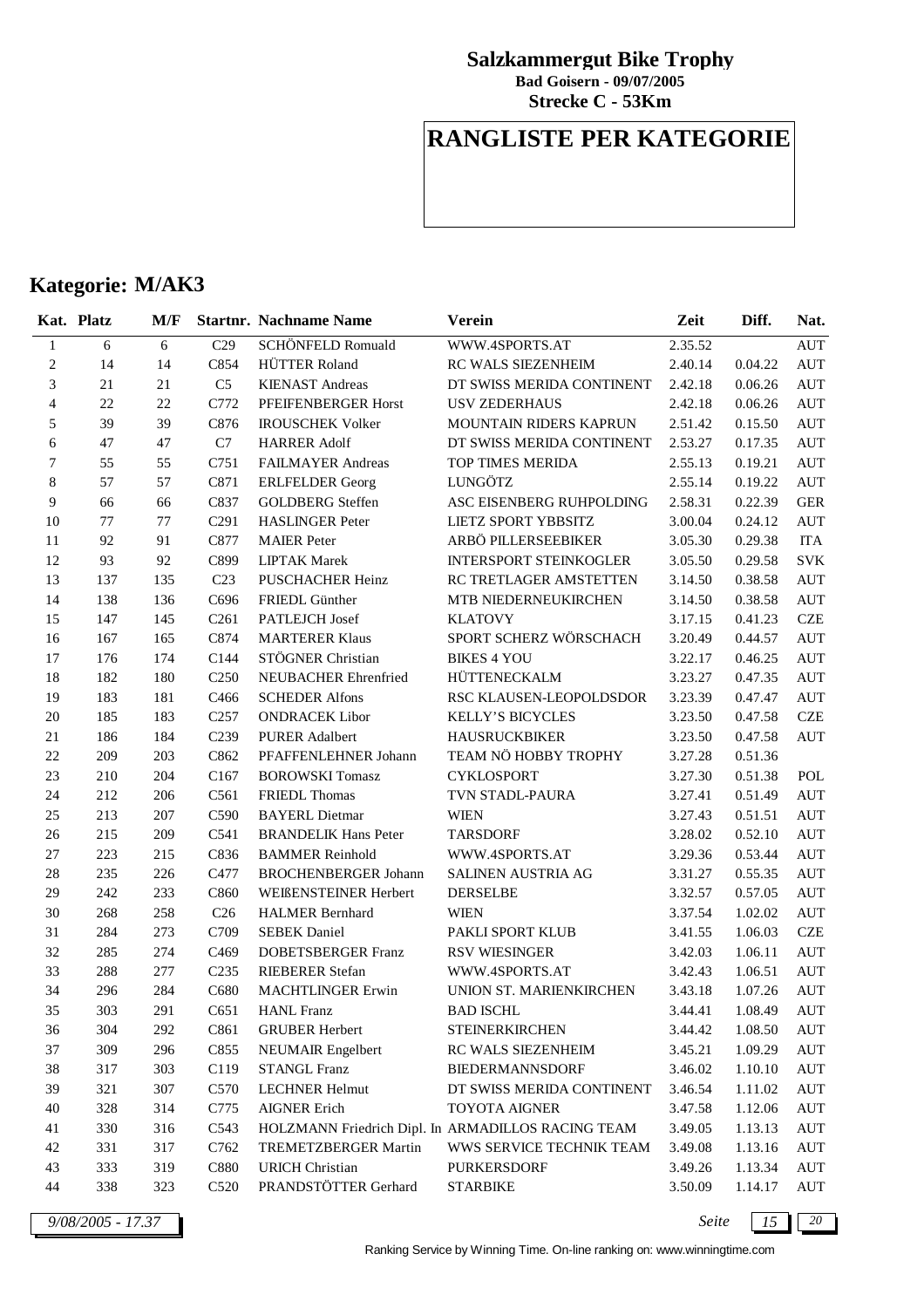| 45     | 345 | 330 | C582             | FAAST Gerhard                | <b>WIEN</b>               | 3.51.07 | 1.15.15 | AUT        |
|--------|-----|-----|------------------|------------------------------|---------------------------|---------|---------|------------|
| 46     | 349 | 334 | C383             | <b>FUSSI</b> Franz           | <b>SUMAFRA</b>            | 3.51.46 | 1.15.54 | AUT        |
| 47     | 353 | 338 | C567             | <b>BRUNNMAIR Martin</b>      | UNION ST. MARIENKIRCHEN   | 3.52.14 | 1.16.22 | AUT        |
| 48     | 356 | 341 | C887             | <b>MAIER</b> Peter           | ARBÖ PILLERSEEBIKERS      | 3.52.23 | 1.16.31 | AUT        |
| 49     | 359 | 344 | C33              | <b>GIEFING Werner</b>        | TEAM SPORT NORA           | 3.52.44 | 1.16.52 | AUT        |
| 50     | 365 | 349 | C565             | <b>REHRL Werner</b>          | UNION MTB CLUB KOPPL      | 3.53.39 | 1.17.47 | <b>AUT</b> |
| 51     | 370 | 354 | C <sub>298</sub> | <b>SCHENK Johannes</b>       | <b>LINZ</b>               | 3.54.04 | 1.18.12 | <b>AUT</b> |
| 52     | 389 | 370 | C895             | <b>VONDERTHANN Hans</b>      | WSV BISCHOFSWIESEN        | 3.56.45 | 1.20.53 | <b>GER</b> |
| 53     | 390 | 371 | C445             | <b>ROYER Franz</b>           | RC MITTERBERG             | 3.56.46 | 1.20.54 | AUT        |
| 54     | 408 | 388 | C754             | <b>BAUER Helmut</b>          | UNION MTB CLUB KOPPL      | 3.59.09 | 1.23.17 | AUT        |
| 55     | 413 | 393 | C644             | <b>HLINICAN Lubos</b>        | ARIAS AUTHOR TRENCIN      | 3.59.40 | 1.23.48 | <b>SVK</b> |
| 56     | 415 | 395 | C511             | <b>RIBARICH Herbert</b>      | SNOWRIDER U-HINTERBRÜHL   | 4.00.25 | 1.24.33 | AUT        |
| 57     | 427 | 404 | C743             | <b>LECHNER Kurt</b>          | <b>TAXI SCHLAGER</b>      | 4.02.10 | 1.26.18 | AUT        |
| 58     | 435 | 411 | C687             | <b>STROBL Josef</b>          | KTM-MOUNTAINBIKER.AT      | 4.02.50 | 1.26.58 | AUT        |
| 59     | 441 | 417 | C <sub>566</sub> | <b>GLECHNER</b> Josef        | UNION ST. MARIENKIRCHEN   | 4.03.41 | 1.27.49 | AUT        |
| 60     | 444 | 420 | C76              | <b>SPERRER Christian</b>     | ARMADILLOS RACING TEAM    | 4.04.31 | 1.28.39 | <b>AUT</b> |
| 61     | 454 | 429 | C149             | <b>MANCA Stanislav</b>       | <b>BRATISLAVA</b>         | 4.06.37 | 1.30.45 | <b>SVK</b> |
| 62     | 459 | 434 | C738             | <b>SCHLICK Berthold</b>      | <b>STEYR</b>              | 4.06.55 | 1.31.03 | AUT        |
| 63     | 465 | 440 | C342             | GYÖRÖG Thomas                | MBR 2RADCHAOTEN.COM       | 4.07.23 | 1.31.31 | <b>AUT</b> |
| 64     | 473 | 447 | C841             | WIESHOLZER Rudolf            | TEAM MERCEDES BENZ ÖSTER  | 4.09.13 | 1.33.21 | AUT        |
| 65     | 481 | 453 | C197             | <b>HAHN</b> Günther          | ESV WESTBAHN LINZ         | 4.10.56 | 1.35.04 | AUT        |
| 66     | 494 | 464 | C722             | ORSOLITS Johann              | RC DONAU FRITZI RACING    | 4.14.03 | 1.38.11 | AUT        |
| 67     | 496 | 466 | C70              | <b>KIESLINGER Rudolf</b>     | AMPERTALER RITZELSCHINDE  | 4.14.48 | 1.38.56 | <b>GER</b> |
| 68     | 508 | 478 | C303             | <b>KNAUTZ Walter</b>         | LOVI-RACING               | 4.17.37 | 1.41.45 | AUT        |
| 69     | 510 | 480 | C <sub>225</sub> | <b>MURALTER Gerald</b>       | <b>GRAZ</b>               | 4.18.24 | 1.42.32 | AUT        |
| 70     | 512 | 482 | C157             | RAFFELSBERGER Walter         | CAFE AMADEUS SCHWANENST   | 4.19.02 | 1.43.10 | <b>AUT</b> |
| 71     | 515 | 485 | C643             | ANZENGRUBER Herbert          | ARBÖ RC RAD UND SPORT KIE | 4.19.47 | 1.43.55 | AUT        |
| 72     | 522 | 490 | C851             | <b>ZIEGLER Manfred</b>       | <b>GRIESBACH</b>          | 4.23.17 | 1.47.25 | <b>GER</b> |
| 73     | 523 | 491 | C517             | <b>WIESINGER Konrad</b>      | <b>ST. MARIEN</b>         | 4.23.21 | 1.47.29 | AUT        |
| 74     | 526 | 493 | C416             | TICHÝ Antonín                | <b>PRAHA</b>              | 4.23.41 | 1.47.49 | <b>CZE</b> |
| 75     | 528 | 494 | C214             | WIESAUER Friedrich Mag.      | <b>GMUNDEN</b>            | 4.23.44 | 1.47.52 | AUT        |
| 76     | 531 | 496 | C <sub>234</sub> | ZOLTÀN Vig                   |                           | 4.24.35 | 1.48.43 | <b>HUN</b> |
| 77     | 532 | 497 | C576             | <b>SIPOS Laszlo</b>          | <b>VESZPREM</b>           | 4.26.39 | 1.50.47 | <b>HUN</b> |
| 78     | 533 | 498 | C191             | <b>PREINER Klaus</b>         | <b>EBENSEE</b>            | 4.26.39 | 1.50.47 | AUT        |
| 79     | 535 | 499 | C337             | <b>KILIAN</b> Alfred         | MBR 2RADCHAOTEN.COM       | 4.27.01 | 1.51.09 | AUT        |
| 80     | 540 | 504 | C596             | <b>ALTENBERGER Christian</b> | WOLFPASSING               | 4.28.03 | 1.52.11 | AUT        |
| 81     | 551 | 514 | C <sub>400</sub> | <b>KUPEC Marek</b>           | <b>MERIDA PELOTON CUP</b> | 4.30.58 | 1.55.06 | CZE        |
| 82     | 552 | 515 | C60              | <b>ZIRNITZER Hubert</b>      | ST. JOHANN IM PONGAU      | 4.31.09 | 1.55.17 | AUT        |
| 83     | 557 | 520 | C443             | <b>LADAN</b> Farhad          | RC DONAU FRITZI RACING    | 4.32.01 | 1.56.09 | AUT        |
| 84     | 565 | 528 | C547             | LICHTENEGGER Andreas         | TEAM SPORT LICHTENEGGER   | 4.35.06 | 1.59.14 | AUT        |
| 85     | 568 | 531 | C <sub>122</sub> | <b>MAIER</b> Dietmar         | <b>BIKE &amp; RUN</b>     | 4.36.02 | 2.00.10 | AUT        |
| 86     | 574 | 536 | C <sub>293</sub> | <b>BAUMANN Marino</b>        | LINZ                      | 4.38.07 | 2.02.15 | AUT        |
| $87\,$ | 579 | 541 | C <sub>905</sub> | POSTLMAYR Berthold           | SV MÜHLBACH               | 4.38.59 | 2.03.07 | AUT        |
| 88     | 597 | 556 | C577             | <b>STEGLEGGER Andreas</b>    | VOLKSBANK BAD GOISERN     | 4.42.46 | 2.06.54 | AUT        |
| 89     | 602 | 560 | C655             | <b>GRATZENBERGER Roland</b>  | <b>BIKES 4 YOU</b>        | 4.43.49 | 2.07.57 | AUT        |
| 90     | 607 | 564 | C320             | <b>KAIN</b> Alfred           | MBR 2RADCHAOTEN.COM       | 4.45.34 | 2.09.42 | AUT        |
| 91     | 608 | 565 | C6               | HAYEK Gerhard                | MBR 2RADCHAOTEN.COM       | 4.45.34 | 2.09.42 | AUT        |
| 92     | 619 | 575 | C741             | LICHTENEGGER Alfred          | <b>TAXI SCHLAGER</b>      | 4.48.05 | 2.12.13 | AUT        |
| 93     | 622 | 578 | C <sub>557</sub> | SONNLEITNER Gerhard          | <b>TRAUN</b>              | 4.48.29 | 2.12.37 | AUT        |
| 94     | 627 | 583 | C55              | VICTOR Werner                | <b>BAD GOISERN</b>        | 4.51.23 | 2.15.31 | AUT        |
| 95     | 633 | 588 | C166             | PIÓRO Waldemar               | <b>CYKLOSPORT</b>         | 4.52.31 | 2.16.39 | POL        |
| 96     | 647 | 601 | C387             | <b>GUTBRUNNER Klaus</b>      | OHLSDORF                  | 5.02.36 | 2.26.44 | AUT        |
| 97     | 648 | 602 | C591             | ENGELHART Günter Mag.        | <b>WIEN</b>               |         | 2.26.50 |            |
|        |     |     | C826             | KÖRÖSI Michael               |                           | 5.02.42 |         | AUT        |
| 98     | 649 | 603 |                  |                              | ST. RUPRECHT              | 5.02.46 | 2.26.54 | AUT        |
| 99     | 653 | 605 | C697             | GRAAF Van Der Gerko          | MTB PLUS MAGAZINE         | 5.04.24 | 2.28.32 | <b>NED</b> |
| 100    | 655 | 607 | C698             | <b>LEFEVER Rudy</b>          | MTB PLUS MAGAZINE         | 5.04.26 | 2.28.34 | BEL        |
| 101    | 659 | 611 | C340             | <b>EIGNER Harry</b>          | MBR 2RADCHAOTEN.COM       | 5.05.46 | 2.29.54 | AUT        |
| 102    | 667 | 617 | C677             | <b>GREGOCRE Goetz</b>        | HESO-COM TRNAVA           | 5.14.40 | 2.38.48 | FRA        |
| 103    | 675 | 625 | C472             | WÖSS Richard Mag.            | SALINEN AUSTRIA AG        | 5.20.14 | 2.44.22 | AUT        |

*9/08/2005 - 17.37 Seite 16 20*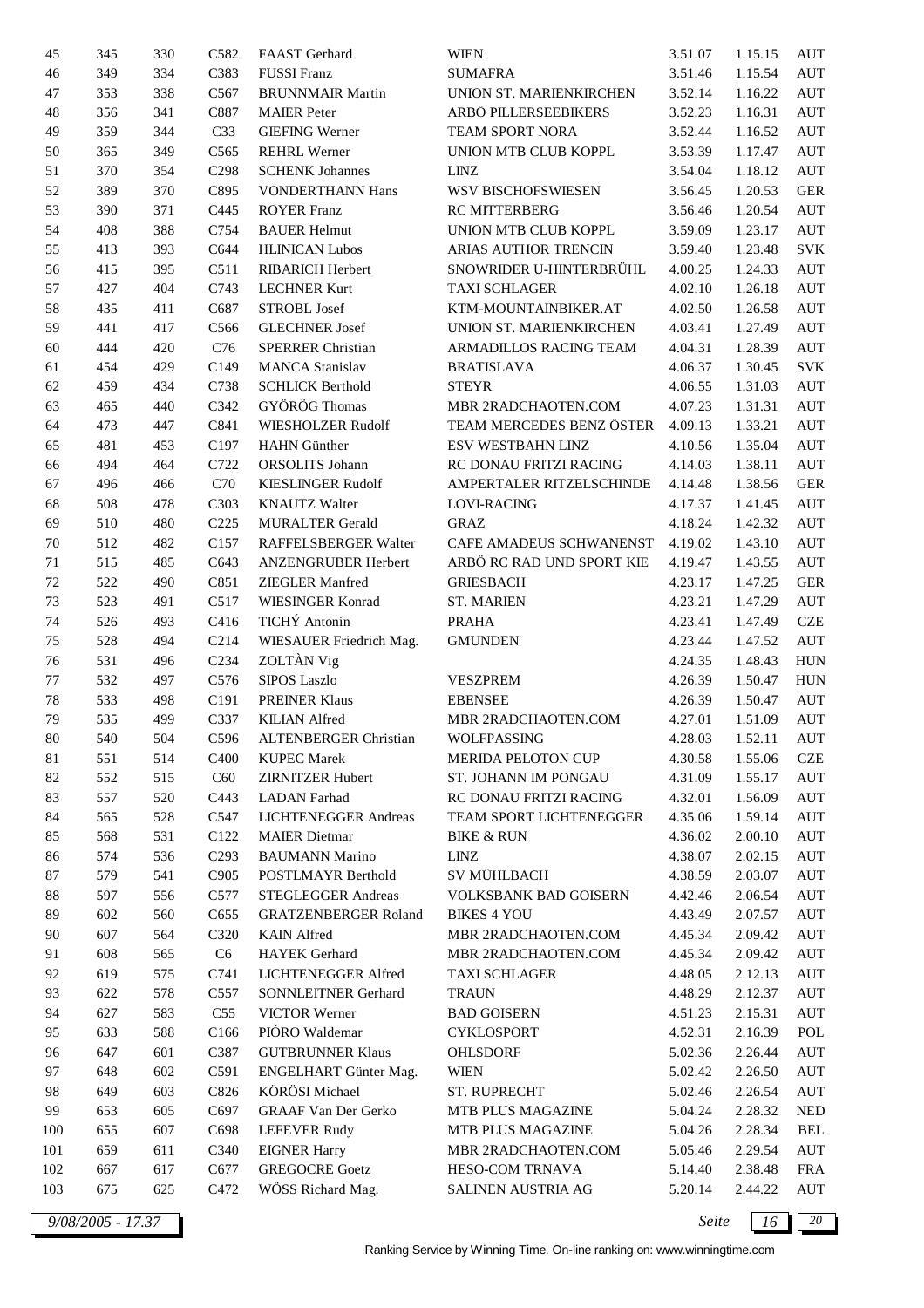| 104 | 676 | 626 | C <sub>674</sub> | <b>JANOTKA</b> Igor       | <b>HESO COM TRNAVA</b>    | 5.22.40 | 2.46.48 | <b>SVK</b> |
|-----|-----|-----|------------------|---------------------------|---------------------------|---------|---------|------------|
| 105 | 677 | 627 | C <sub>679</sub> | <b>HANNERER Siegfried</b> | <b>HSV - WELS</b>         | 5.23.52 | 2.48.00 | <b>AUT</b> |
| 106 | 678 | 628 | C890             | <b>KAINDL</b> Thomas      | WWW.RADPOINT.COM          | 5.23.54 | 2.48.02 | <b>AUT</b> |
| 107 | 680 | 630 | C <sub>675</sub> | <b>VOLEK</b> Igor         | <b>HESO-COM TRNAVA</b>    | 5.26.26 | 2.50.34 | <b>SVK</b> |
| 108 | 688 | 638 | C623             | <b>SPAUN</b> Alexander    | WWW.RADPOINT.COM          | 5.35.05 | 2.59.13 | <b>AUT</b> |
| 109 | 707 | 651 | C <sub>358</sub> | <b>KIRDAJ Jan</b>         | <b>MERIDA PELOTON CUP</b> | 6.06.37 | 3.30.45 | <b>SVK</b> |
| 110 | 711 | 654 | C44              | WAHL Christian            | <b>BIKECLUB FAISTENAU</b> | 6.23.24 | 3.47.32 | <b>AUT</b> |
| 111 | 714 | 656 | C <sub>594</sub> | LAUER Erwin               | WÖLFE AUF DER LAUER       | 6.29.42 | 3.53.50 | AUT        |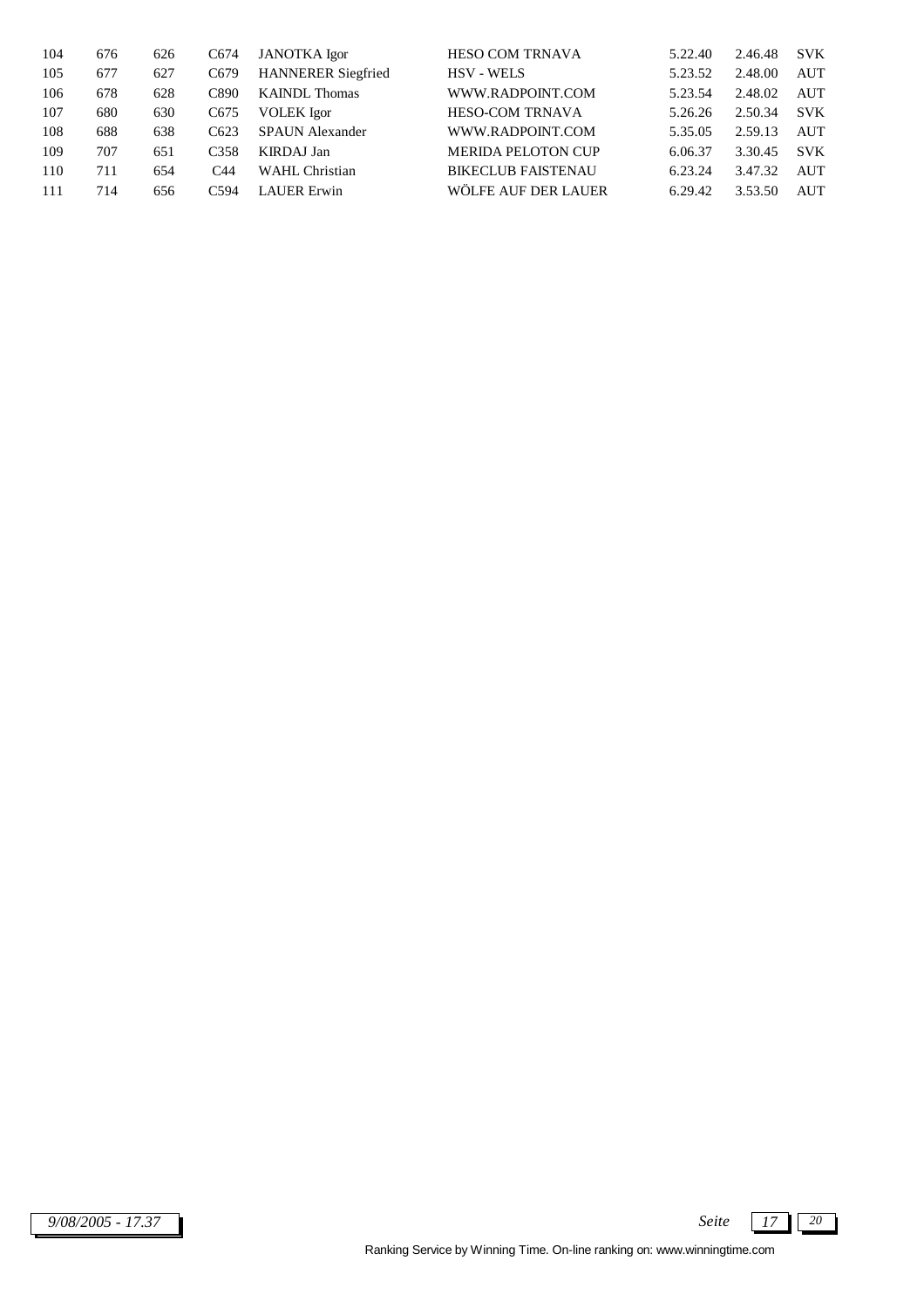**Strecke C - 53Km Bad Goisern - 09/07/2005**

## **RANGLISTE PER KATEGORIE**

|                         | Kat. Platz | M/F |                  | <b>Startnr. Nachname Name</b> | <b>Verein</b>                 | Zeit    | Diff.   | Nat.       |
|-------------------------|------------|-----|------------------|-------------------------------|-------------------------------|---------|---------|------------|
| $\mathbf{1}$            | 81         | 80  | C688             | SCHÖLLBERGER Anton            | ARBÖ MTB POLIZEI SV-WIEN      | 3.01.54 |         | AUT        |
| $\mathbf{2}$            | 87         | 86  | C907             | <b>KRENN</b> Erich            | <b>SC LIEZEN</b>              | 3.03.45 | 0.01.51 | AUT        |
| 3                       | 89         | 88  | C28              | <b>SCHNEIDER Norbert</b>      | KTM-MOUNTAINBIKER.AT          | 3.04.25 | 0.02.31 | <b>AUT</b> |
| $\overline{\mathbf{4}}$ | 99         | 98  | C38              | VÖGL Engelbert                | TSV SPARKASSE KAPPLER HAR     | 3.06.23 | 0.04.29 | <b>AUT</b> |
| 5                       | 102        | 101 | C564             | <b>MITTERBAUER Hans</b>       | UNION MTB CLUB KOPPL          | 3.07.30 | 0.05.36 | <b>AUT</b> |
| 6                       | 115        | 114 | C75              | <b>KRAUS Fritz</b>            | ARBÖ MTB POLIZEI SV-WIEN      | 3.10.42 | 0.08.48 | <b>AUT</b> |
| $\sqrt{ }$              | 158        | 156 | C494             | <b>RIZMANN</b> Erich          | SC WEYREGG A.ATTERSEE         | 3.18.24 | 0.16.30 | AUT        |
| 8                       | 178        | 176 | C <sub>161</sub> | <b>JANKOVIC</b> Ivan          | MERIDA PELOTON CUP            | 3.22.51 | 0.20.57 | <b>SVK</b> |
| 9                       | 180        | 178 | C857             | <b>BRECKNER Johann</b>        | BIKE TEAM ROMBERGER AAG       | 3.23.14 | 0.21.20 | <b>AUT</b> |
| 10                      | 187        | 185 | C882             | <b>NEUHOFER Franz</b>         | SV STRAßWALCHEN               | 3.24.07 | 0.22.13 | <b>AUT</b> |
| 11                      | 200        | 196 | C532             | <b>SUCHY Erich</b>            | <b>SV LOSENSTEIN</b>          | 3.26.24 | 0.24.30 | <b>AUT</b> |
| 12                      | 253        | 244 | C85              | <b>MAIR Karl</b>              | <b>ATTNANG-PUCHHEIM</b>       | 3.34.56 | 0.33.02 | <b>AUT</b> |
| 13                      | 274        | 264 | C708             | <b>KRKOSKA</b> Stepan         | <b>OSTRAVICE</b>              | 3.39.19 | 0.37.25 | CZE        |
| 14                      | 293        | 281 | C <sub>556</sub> | <b>VALKO</b> Eduard           | <b>MERIDA PELOTON CUP</b>     | 3.43.02 | 0.41.08 | <b>SVK</b> |
| 15                      | 294        | 282 | C317             | <b>MAYR</b> Winfried          | MBR 2RADCHAOTEN.COM           | 3.43.09 | 0.41.15 | <b>AUT</b> |
| 16                      | 295        | 283 | C911             | WATZINGER Karl                | <b>SCHÖRFLING</b>             | 3.43.10 | 0.41.16 | <b>AUT</b> |
| 17                      | 376        | 358 | C307             | STURM Sigismund               | <b>MAHLE</b>                  | 3.54.40 | 0.52.46 | <b>AUT</b> |
| 18                      | 379        | 361 | C513             | <b>GANSTER Walter</b>         | <b>SPORT THONHOFER</b>        | 3.55.19 | 0.53.25 | <b>AUT</b> |
| 19                      | 391        | 372 | C666             | <b>TOMAS</b> Pavel            | <b>ENVY SPORT</b>             | 3.56.47 | 0.54.53 | <b>CZE</b> |
| 20                      | 443        | 419 | C <sub>252</sub> | PEHERSDORFER Helmut           | <b>IBS LINZ</b>               | 4.04.23 | 1.02.29 | <b>AUT</b> |
| 21                      | 452        | 428 | C533             | HATZENBICHLER Eduard          | <b>SV MOLLN</b>               | 4.05.43 | 1.03.49 | <b>AUT</b> |
| 22                      | 457        | 432 | C486             | <b>BERG</b> Günter            | SCHENKER & CO AG 1            | 4.06.51 | 1.04.57 | <b>AUT</b> |
| 23                      | 472        | 446 | C <sub>241</sub> | <b>RATH Rolf</b>              | <b>SCHENKER &amp; CO AG 2</b> | 4.09.06 | 1.07.12 | <b>AUT</b> |
| 24                      | 489        | 459 | C95              | <b>STEYRER Hermann</b>        | TEAM SPORT LICHTENEGGER       | 4.12.10 | 1.10.16 | AUT        |
| 25                      | 502        | 472 | C605             | <b>MAYER Richard</b>          | WWW.4SPORTS.AT                | 4.16.42 | 1.14.48 | <b>AUT</b> |
| $26\,$                  | 513        | 483 | C202             | <b>PAMMINGER Franz</b>        | <b>FRAPA</b>                  | 4.19.20 | 1.17.26 | AUT        |
| 27                      | 553        | 516 | C84              | SURTMANN Leopold Ing.         | ASKÖ RIED/RIEDMARK            | 4.31.14 | 1.29.20 | <b>AUT</b> |
| 28                      | 566        | 529 | C875             | <b>GATTERER Franz</b>         | RC MTB ÖAMTC MÖLLBRÜCKE       | 4.35.09 | 1.33.15 | <b>AUT</b> |
| 29                      | 578        | 540 | C428             | <b>SCHMID Georg</b>           | <b>RADSPORT PFISTER</b>       | 4.38.58 | 1.37.04 | <b>GER</b> |
| 30                      | 598        | 557 | C <sub>295</sub> | <b>POLLAND Gernot</b>         | <b>LINZ</b>                   | 4.42.49 | 1.40.55 | <b>AUT</b> |
| 31                      | 604        | 562 | C <sub>296</sub> | <b>FUCHS Robert</b>           | <b>LINZ</b>                   | 4.45.01 | 1.43.07 | <b>AUT</b> |
| 32                      | 618        | 574 | C794             | <b>REISINGER Hannes</b>       | MBR 2RADCHAOTEN.COM           | 4.47.55 | 1.46.01 | <b>AUT</b> |
| 33                      | 623        | 579 | C <sub>461</sub> | ROTTENSTEINER Helmut          | REICHENAU AN DER RAX          | 4.48.44 | 1.46.50 | <b>AUT</b> |
| 34                      | 658        | 610 | C447             | STURMLECHNER Rudolf           | <b>RC NEUBRUCK</b>            | 5.05.43 | 2.03.49 | AUT        |
| 35                      | 664        | 614 | C417             | <b>MARTON Julius</b>          | <b>MERIDA PELOTON CUP</b>     | 5.11.05 | 2.09.11 | <b>SVK</b> |
| 36                      | 672        | 622 | C111             | <b>VOGLHUBER Franz</b>        | <b>BAD ISCHL</b>              | 5.16.33 | 2.14.39 | <b>AUT</b> |
| 37                      | 686        | 636 | C81              | <b>BAUTZ</b> Christian        | ASKÖ EYBL LAUFRAD STEYR       | 5.31.32 | 2.29.38 | <b>AUT</b> |
| 38                      | 710        | 653 | C190             | <b>DERFLER</b> Josef          | <b>EBENSEE</b>                | 6.17.06 | 3.15.12 | <b>AUT</b> |
| 39                      | 712        | 655 | C777             | HAMMERSCHMIED Gerhard         | <b>BIKECLUB FAISTENAU</b>     | 6.27.06 | 3.25.12 | <b>AUT</b> |
| 40                      | 715        | 657 | C108             | <b>RAINER Hermann</b>         | <b>BAD ISCHL</b>              | 6.38.53 | 3.36.59 | <b>AUT</b> |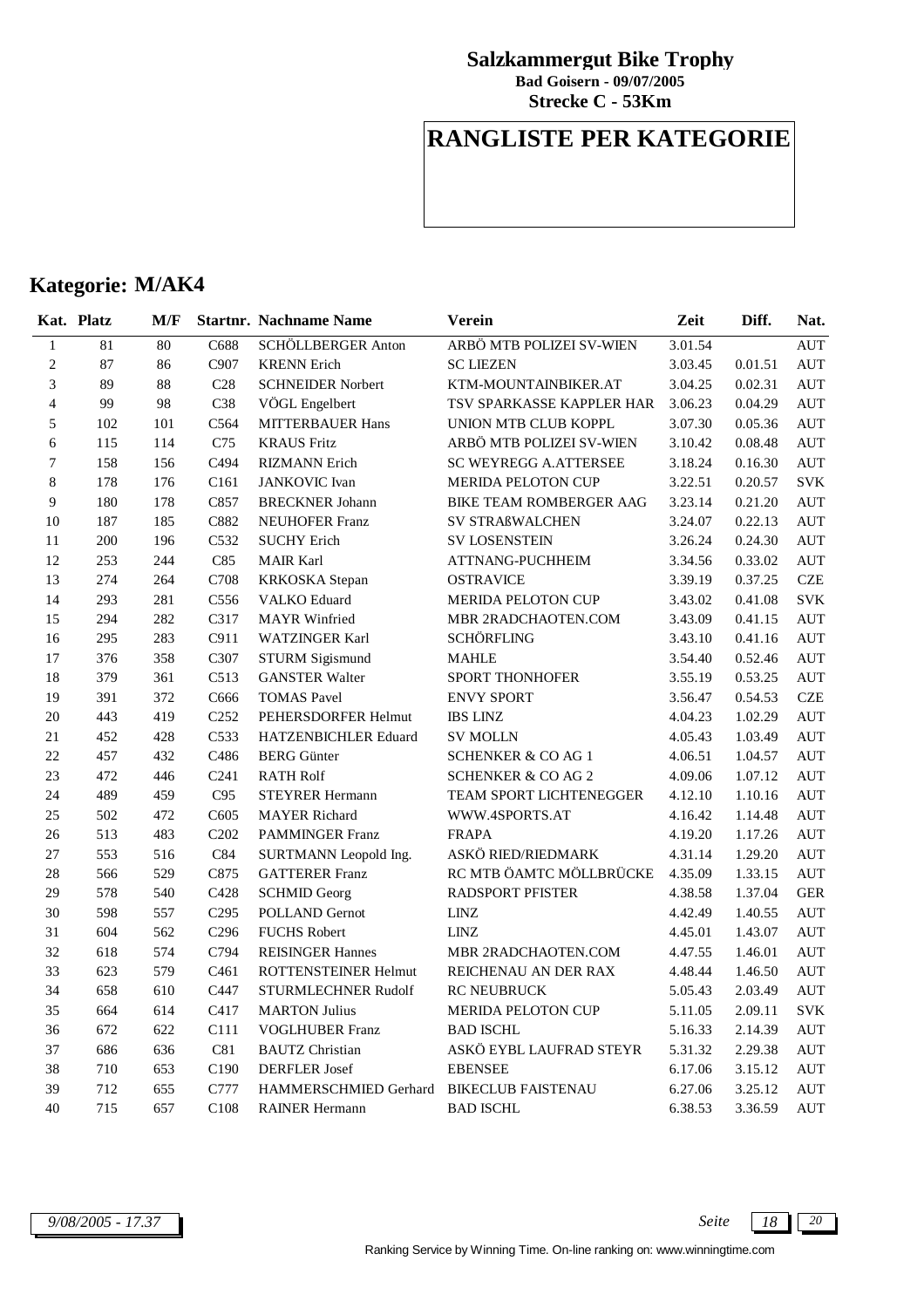**Strecke C - 53Km Bad Goisern - 09/07/2005**

## **RANGLISTE PER KATEGORIE**

|                | Kat. Platz | M/F |                  | <b>Startnr. Nachname Name</b> | Verein                     | Zeit    | Diff.   | Nat.       |
|----------------|------------|-----|------------------|-------------------------------|----------------------------|---------|---------|------------|
|                | 168        | 166 | C686             | <b>BAUMGARTNER Hermann</b>    | <b>KTM</b>                 | 3.20.50 |         | AUT        |
| 2              | 233        | 224 | C884             | <b>REICHMANN Helmut</b>       | WSV WALDENSTEIN            | 3.30.53 | 0.10.03 | <b>AUT</b> |
| 3              | 241        | 232 | C <sub>35</sub>  | <b>UMLAUF Egmont</b>          | <b>KREMS</b>               | 3.32.40 | 0.11.50 | <b>AUT</b> |
| $\overline{4}$ | 430        | 407 | C <sub>22</sub>  | <b>PSCHEIDT Herbert</b>       | KTM-MOUNTAINBIKER.AT       | 4.02.17 | 0.41.27 | AUT        |
| 5              | 450        | 426 | C <sub>180</sub> | <b>ASTER Franz</b>            | DSG UNION RAIKA PFANDL     | 4.05.18 | 0.44.28 | AUT        |
| 6              | 624        | 580 | $C_{422}$        | <b>GROßEBNER Horst</b>        | RC DONAU FRITZI RACING     | 4.49.19 | 1.28.29 | AUT        |
| 7              | 637        | 592 | C660             | <b>TARABEK Pavol</b>          | <b>DIDAKTIS BRATISLAVA</b> | 4.54.16 | 1.33.26 | <b>SVK</b> |
| 8              | 699        | 645 | C <sub>159</sub> | LICHTENEGGER Peter            | CLUB DIAMANT BAD GOISERN   | 5.46.26 | 2.25.36 | AUT        |